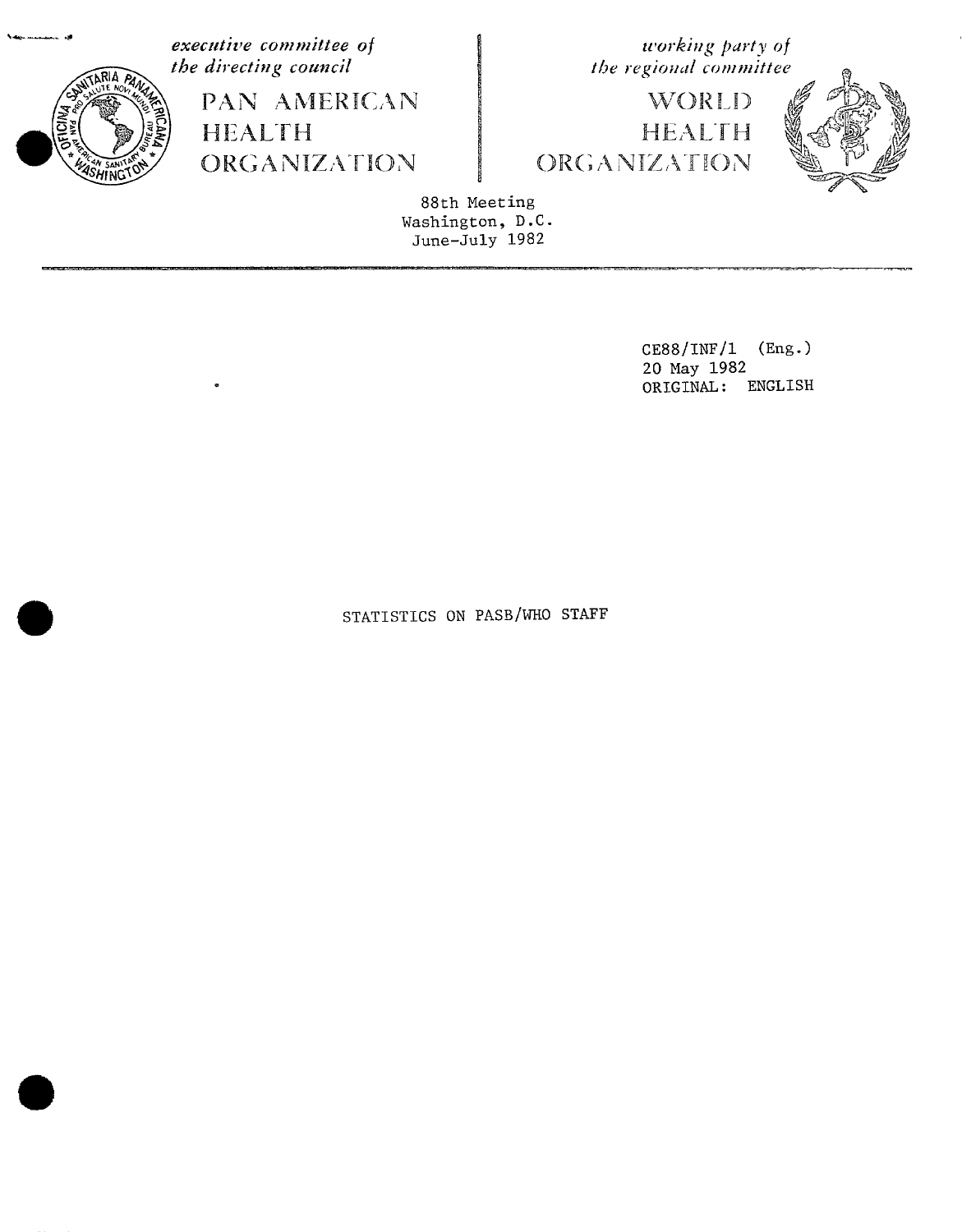### PERSONNEL INFORMATION AS OF MAY 1982

### ANNEX I

A**n**nex I details the overall composition of PASB staff in the professional ca**t**egory by nationality, showing absolute and percentage figures, **t**oge**t**her with each country's percentage of contribution to the PAHO regular budge**t** f**o**r 1982-1983. All staff have **b**een included except those in posts financed by **t**he World Heal**t**h Organization.

#### ANNEX II

Annex II shows the distribution of PASB staff in the professional category, by nationality and grade. Separate tables are provided for:

- (i) Headquarters staff;
- (ii) Field staff;
- (iii) Headquarters and field staff; and
- (iv) Headquar**t**ers and field staff (PAHO and WHO**/**AMRO funded).

### ANNEX III

Annex III analyzes the number and kinds of contrac**t**s held by the present PASB and WHO**/**AMRO staff, and provides data on the actual length of service of staff members with various types of curren**t** existing appointments.

#### ANNEX IV

Annex IV depicts the composition of PASB staff in the professional ca**t**egory by grade, level and age.

#### A**N**NEX V

Annex V summarizes the composition of PASB and WHO/AMRO staff, including those in general service category and temporaries. Separate **t**ables are prepared for:

- (i) strength report by organizational location, employment category and source of funds; and
- (ii) distribution of staff by nationality, showing employment category and source of funds.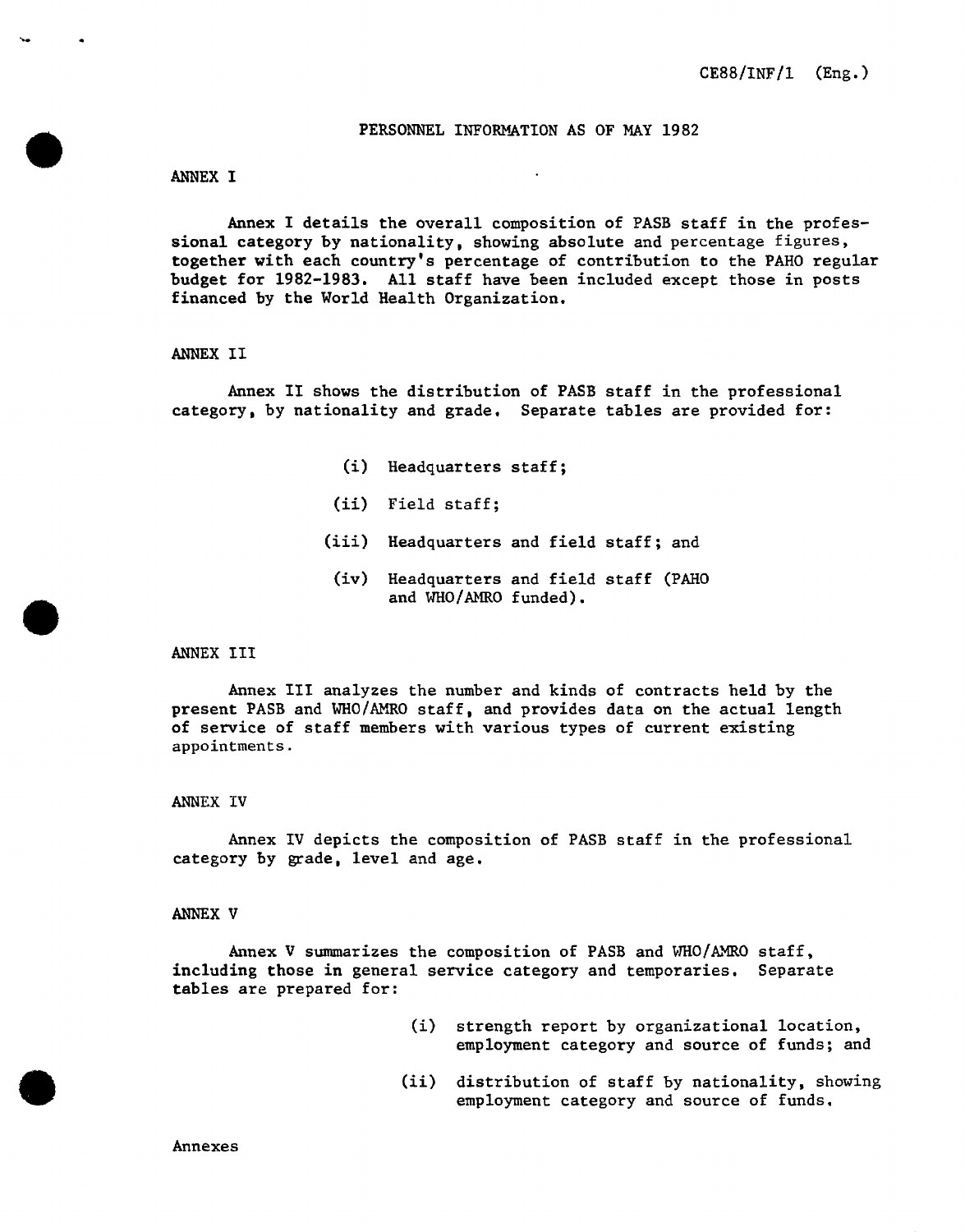CE88**/**INF**/**1 (Eng.) ANNEX I

# PASB STAFFING STATISTICS

 $\bar{\mathbf{v}}$ 

 $\mathbf{v}$ 

|                               | Actual<br>percentage |                         | P. 1 and over       |
|-------------------------------|----------------------|-------------------------|---------------------|
| <b>COUNTRY</b>                | of contributions     |                         |                     |
|                               | to PAHO Regular      | Actual No.              | % of total posts    |
|                               | Budget               | of staff                | (430 posts, includ- |
|                               | 1982-1983            |                         | ing vacancies)      |
| Member Countries              |                      |                         |                     |
|                               |                      |                         |                     |
| Argentina                     | 6.947                | 32                      | 7.44                |
| <b>Bahamas</b>                | 0,065                |                         | 0.00                |
| Barbados                      | 0,074                | 1                       | 0.23                |
| Bolivia                       | 0.167                | 10 <sub>1</sub>         | 2,33                |
| <b>Brazil</b>                 | 8.703                | 28                      | 6.51                |
| Canada                        | 6.538                | 5                       | 1.16                |
| Chile                         | 0.762                | 26                      | 6.05                |
| Colombia<br>Costa Rica        | 0.919                | 23                      | 5.35                |
| Cuba                          | 0.167                | 12                      | 2.79                |
| Dominica                      | 1,087                | 5                       | 1.16                |
|                               | 0.019                |                         | 0.00                |
| Dominican Republic<br>Ecuador | 0.167<br>0.167       | 1<br>9                  | 0.23                |
| El Salvador                   | 0.167                | $\boldsymbol{6}$        | 2.09                |
| Grenada                       | 0.028                | $\mathbf{1}$            | 1.40<br>0.23        |
| Guatemala                     | 0.167                | 24                      | 5.58                |
| Guyana                        | 0.167                |                         | 0.23                |
| Haiti                         | 0.167                | 1<br>3                  | 0.70                |
| Honduras                      | 0.167                | 3                       | 0.70                |
| Jamaica                       | 0.167                | $\overline{\mathbf{3}}$ | 0.70                |
| Mexico                        | 6,529                | 16                      | 3.72                |
| Nicaragua                     | 0.167                | $\overline{2}$          | 0.47                |
| Panama                        | 0.167                | $\overline{2}$          | 0.47                |
| Paraguay                      | 0.167                | $\frac{1}{4}$           | 0.93                |
| Peru                          | 0.501                | 23                      | 5.35                |
| Saint Lucia                   | 0.028                |                         | 0.00                |
| Saint Vincent and the         | 0.028                |                         | 0.00                |
| Grenadines                    |                      |                         |                     |
| Suriname                      | 0.130                |                         | 0.00                |
| Trinidad and Tobago           | 0.167                | 6                       | 1.40                |
| United States if America      | 61.293               | 91                      | 21.16               |
| Uruguay                       | 0.334                | 7                       | 1.63                |
| Venezuela                     | 3.343                | $\overline{\mathbf{3}}$ | 0.70                |
| Participating Countries       |                      |                         |                     |
| France                        | 0.167                | $\overline{2}$          | 0.47                |
| Kingdom of the Netherlands    | 0.065                | $\overline{2}$          | 0.47                |
| United Kingdom                | 0.102                | 9                       | 2.09                |
| Other<br>Countries            |                      | 27                      | 6.28                |
| <b>TOTAL</b>                  |                      | 387                     |                     |
|                               |                      |                         |                     |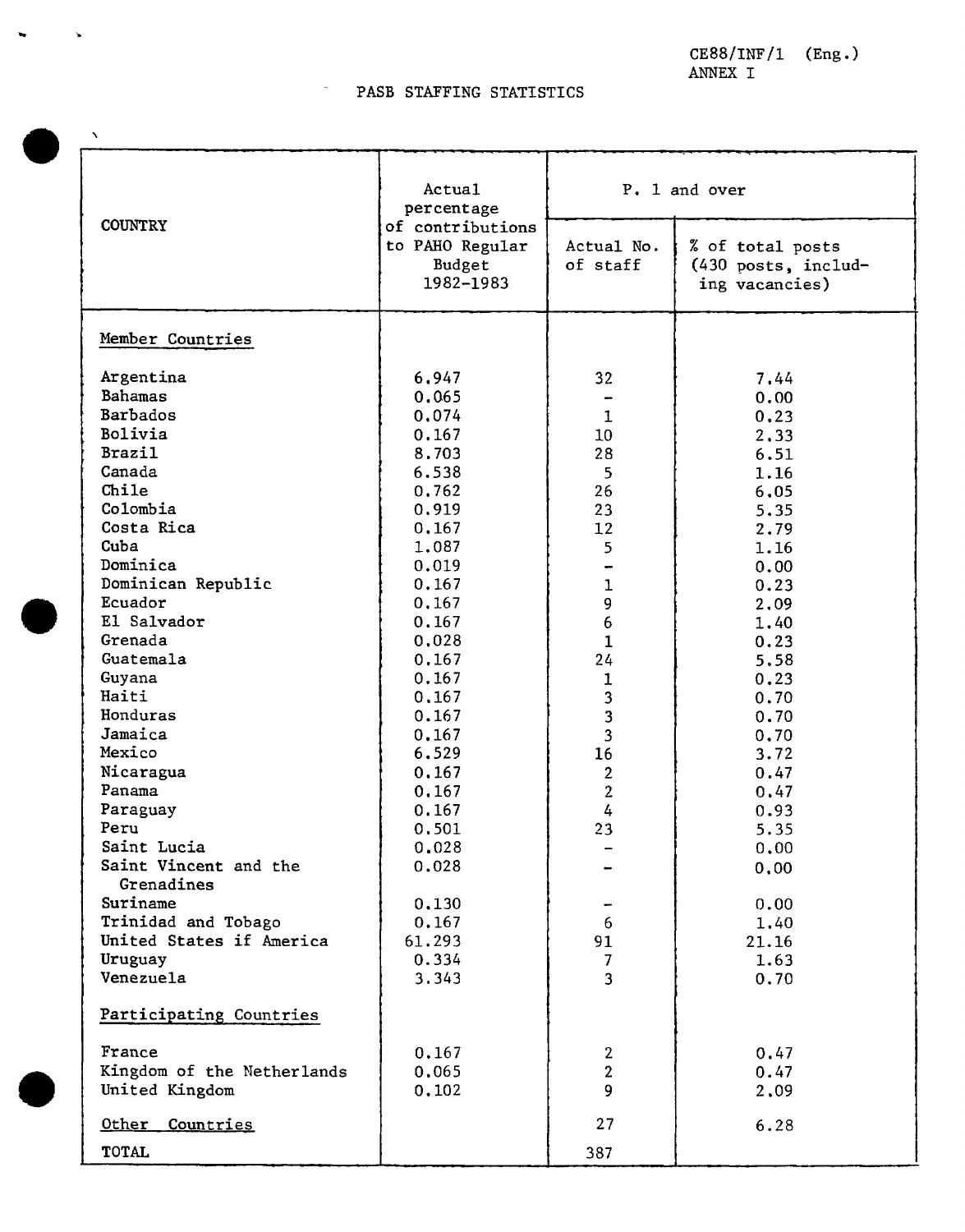# PROFESSIBNAL STAFF REPORT BY NATIONALITY AND GRADE PASB H-ADQUARTERS STAFF JNEY

| <b>NATIONALITY</b>    | UG | υZ | 017.26 | $\mu$ 5      | 94           | P <sub>3</sub> | PZ/I | <b>TOTAL</b>    | PCT TUTAL                  |
|-----------------------|----|----|--------|--------------|--------------|----------------|------|-----------------|----------------------------|
|                       |    |    |        |              |              | ιJ             | 21   | 63              | 42. J)                     |
| <b>USA</b>            |    |    |        | $\mathbf{1}$ | $\mathbf{t}$ |                |      |                 | 4.67                       |
| ARGENTINA             |    |    |        |              |              |                |      |                 | 4.5 $\overline{1}$         |
| CHILE<br>CCLCM31A     |    |    |        |              |              |                |      |                 | 4.61                       |
|                       |    |    |        |              |              |                |      |                 | 4.67                       |
| CJSTA RICA            |    |    |        |              |              |                |      |                 | 4.67                       |
| MEXICT                |    |    |        |              |              |                |      |                 | د د. د                     |
| <b>UUATEMALA</b>      |    |    |        |              |              |                |      |                 | 3.33                       |
| PEKU                  |    |    |        |              |              |                |      |                 | 2.01                       |
| <b>BULIVIA</b>        |    |    |        |              |              |                |      |                 | 2.67                       |
| BRAZIL<br>PHILIPPINES |    |    |        |              |              |                |      |                 | $\frac{2.67}{2.03}$        |
|                       |    |    |        |              |              |                |      |                 |                            |
| CUBA                  |    |    |        |              |              |                |      |                 | 2400                       |
| HAITI                 |    |    |        |              |              |                |      |                 | 2.00                       |
| UK.                   |    |    |        |              |              |                |      |                 | 1.33                       |
| <b>CANAJA</b>         |    |    |        |              |              |                |      |                 | $-33$                      |
| <b>ELUADOR</b>        |    |    |        |              |              |                |      |                 | $-33$                      |
| INJIA                 |    |    |        |              |              |                |      |                 | 3د - ا                     |
| PURTUGAL              |    |    |        |              |              |                |      |                 | 1.33                       |
| SPAIN                 |    |    |        |              |              |                |      |                 | $0.67$<br>$0.67$<br>$0.67$ |
| AUSTRALIA             |    |    |        |              |              |                |      |                 |                            |
| <b>BARBADDS</b>       |    |    |        |              |              |                |      |                 |                            |
| BELUIUM               |    |    |        |              |              |                |      |                 | $0 - 6I$                   |
| EL SALVADUR           |    |    |        |              |              |                |      |                 | 0.67                       |
| FRANCE                |    |    |        |              |              |                |      |                 | 0.67                       |
| <b>GUYANA</b>         |    |    |        |              |              |                |      |                 | 0.61                       |
| NICARAGUA             |    |    |        |              |              |                |      |                 | 0.67                       |
| IRINIDAJ TOBAGO       |    |    |        |              |              |                |      |                 | 0.67                       |
| <b>TUNISIA</b>        |    |    |        |              |              |                |      |                 | 0.67                       |
| <b>URUGUAY</b>        |    |    |        |              |              |                |      |                 | 0.51                       |
| VENEZUELA             |    |    |        |              |              |                |      |                 |                            |
| <b>TUTAL</b>          | 3. | 2  | 10     | 49           | 30           | 21             | 44   | 15 <sub>1</sub> | 100.00                     |

 $\mathbf{r}$ 

 $\mathbf{r}$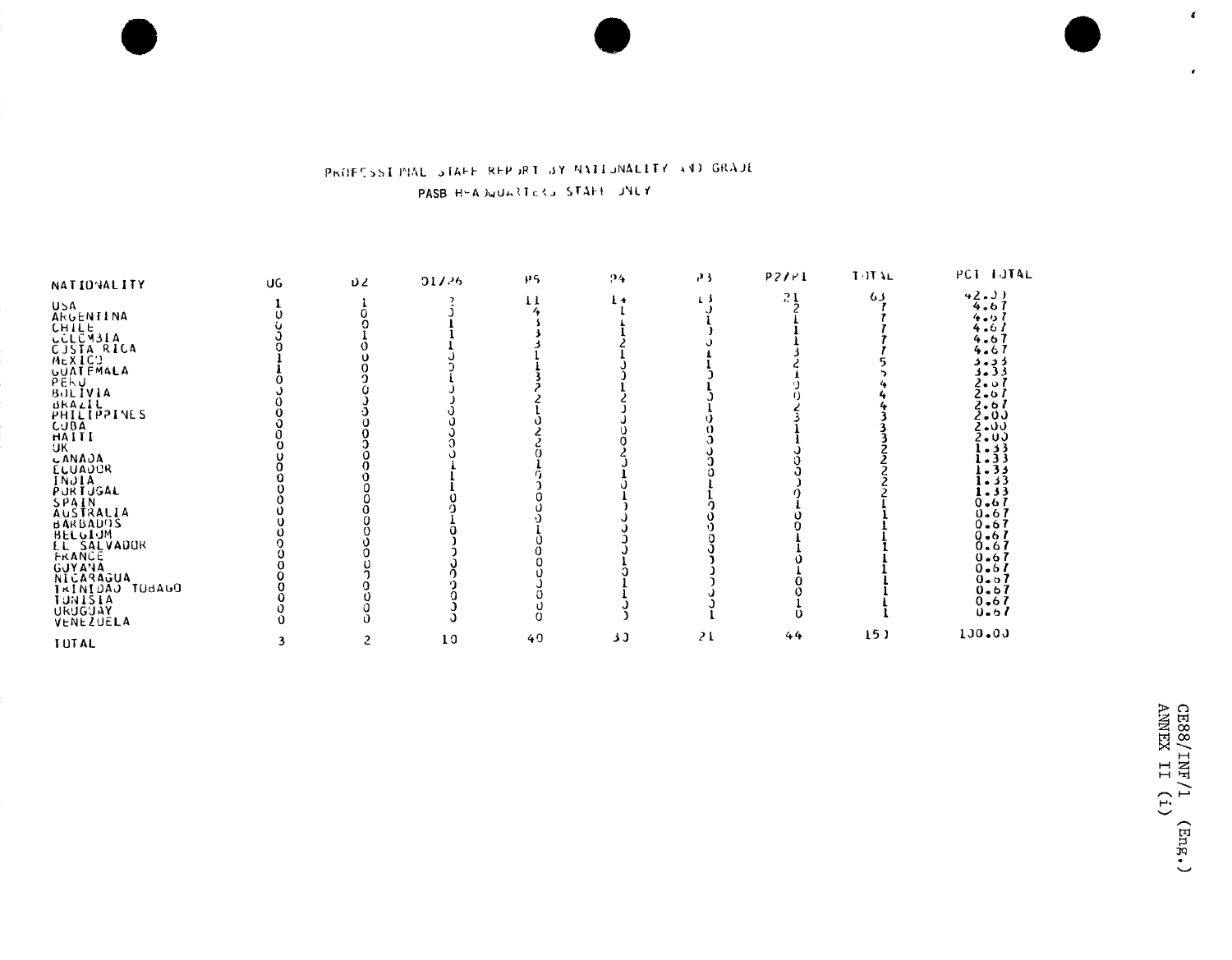## PROFESSIONAL STAFF REPORT BY NATIONALITY AND GEADL PASB FIELD STAFF UNLY

| NATIONALITY                                                                                                                                                                                                                                                                | UG | <b>D2</b> | 21/96 | <b>P5</b> | $P +$ | ρ3 | 55151 | <b>TUTAL</b>      | PCT TUTAL                                                                   |
|----------------------------------------------------------------------------------------------------------------------------------------------------------------------------------------------------------------------------------------------------------------------------|----|-----------|-------|-----------|-------|----|-------|-------------------|-----------------------------------------------------------------------------|
| USA<br>ARVENT INA                                                                                                                                                                                                                                                          |    |           |       |           | 12    |    |       | 283<br>234<br>249 | $11 - 81$<br>$10 - 55$                                                      |
| ARGENTINA<br>CHALIL<br>CHALIL<br>GUATEMALA<br>GUATEMALA<br>MEXICO<br>MEXICO<br>MEXICO<br>LECUADURA<br>UKUGUAY<br>UKUGUAY<br>CANADAY<br>EL SALVADCR<br>SPAINDAD TO3AG)<br>PARAGUAY<br>PARAGUAY<br>MONADAY<br>MONADAY<br>MONADAY<br>MONADAY<br>MONADAY<br>MONADAY<br>MONADAY |    |           |       |           | $1 +$ |    |       |                   |                                                                             |
|                                                                                                                                                                                                                                                                            |    |           |       |           | 12    |    |       |                   | 10-13                                                                       |
|                                                                                                                                                                                                                                                                            |    |           |       |           | L J   |    |       |                   | 8.02                                                                        |
|                                                                                                                                                                                                                                                                            |    |           |       |           |       |    |       | 19                | $3.0295$<br>$7.5405$<br>$3.8953$<br>$2.53$                                  |
|                                                                                                                                                                                                                                                                            |    |           |       |           |       |    |       | l d               |                                                                             |
|                                                                                                                                                                                                                                                                            |    |           |       |           | د ا   |    |       | 16                |                                                                             |
|                                                                                                                                                                                                                                                                            |    |           |       |           |       |    |       |                   |                                                                             |
|                                                                                                                                                                                                                                                                            |    |           |       |           |       |    |       |                   |                                                                             |
|                                                                                                                                                                                                                                                                            |    |           |       |           |       |    |       |                   |                                                                             |
|                                                                                                                                                                                                                                                                            |    |           |       |           |       |    |       |                   | 2.53<br>2.53<br>2.11<br>2.11                                                |
|                                                                                                                                                                                                                                                                            |    |           |       |           |       |    |       |                   |                                                                             |
|                                                                                                                                                                                                                                                                            |    |           |       |           |       |    |       |                   |                                                                             |
|                                                                                                                                                                                                                                                                            |    |           |       |           |       |    |       |                   |                                                                             |
|                                                                                                                                                                                                                                                                            |    |           |       |           |       |    |       |                   | $\frac{2}{2}$ :                                                             |
|                                                                                                                                                                                                                                                                            |    |           |       |           |       |    |       |                   |                                                                             |
|                                                                                                                                                                                                                                                                            |    |           |       |           |       |    |       |                   | $\begin{array}{c} 1.69 \\ 1.27 \\ 1.27 \\ 1.27 \\ 1.27 \\ 0.84 \end{array}$ |
|                                                                                                                                                                                                                                                                            |    |           |       |           |       |    |       |                   |                                                                             |
|                                                                                                                                                                                                                                                                            |    |           |       |           |       |    |       |                   |                                                                             |
|                                                                                                                                                                                                                                                                            |    |           |       |           |       |    |       |                   |                                                                             |
|                                                                                                                                                                                                                                                                            |    |           |       |           |       |    |       |                   |                                                                             |
|                                                                                                                                                                                                                                                                            |    |           |       |           |       |    |       |                   |                                                                             |
|                                                                                                                                                                                                                                                                            |    |           |       |           |       |    |       |                   | $0 - 84$                                                                    |
|                                                                                                                                                                                                                                                                            |    |           |       |           |       |    |       |                   | $0 - 84$                                                                    |
|                                                                                                                                                                                                                                                                            |    |           |       |           |       |    |       |                   |                                                                             |
|                                                                                                                                                                                                                                                                            |    |           |       |           |       |    |       |                   | $0.84$<br>$0.84$                                                            |
| INDIA<br>JAMAICA<br>CUBA<br>ITALY<br>PANAMA<br>PANAMA<br>PANAMA<br>CHINA<br>CUBAINICAN REP<br>DOMINICAN REP<br>CUBAINICAN REP                                                                                                                                              |    |           |       |           |       |    |       |                   | 0.42                                                                        |
|                                                                                                                                                                                                                                                                            |    |           |       |           |       |    |       |                   | 0.42                                                                        |
|                                                                                                                                                                                                                                                                            |    |           |       |           |       |    |       |                   | 0.42                                                                        |
|                                                                                                                                                                                                                                                                            |    |           |       |           |       |    |       |                   | 0.42                                                                        |
| GPENAJA                                                                                                                                                                                                                                                                    |    |           |       |           |       |    |       |                   | 0.42                                                                        |
| NICARAGUA                                                                                                                                                                                                                                                                  |    |           |       |           |       |    |       |                   |                                                                             |
|                                                                                                                                                                                                                                                                            |    |           |       |           |       |    |       |                   | 0.42                                                                        |
| NČŘWAY<br>PHILIPPINES                                                                                                                                                                                                                                                      |    |           |       |           |       |    |       |                   | 0.42                                                                        |
| <b>TOTAL</b>                                                                                                                                                                                                                                                               | 0  | 0         |       | $+9$      | 123   | 23 | 35    | 237               | 100.00                                                                      |

 $\mathbf{v}$ 

 $\Lambda$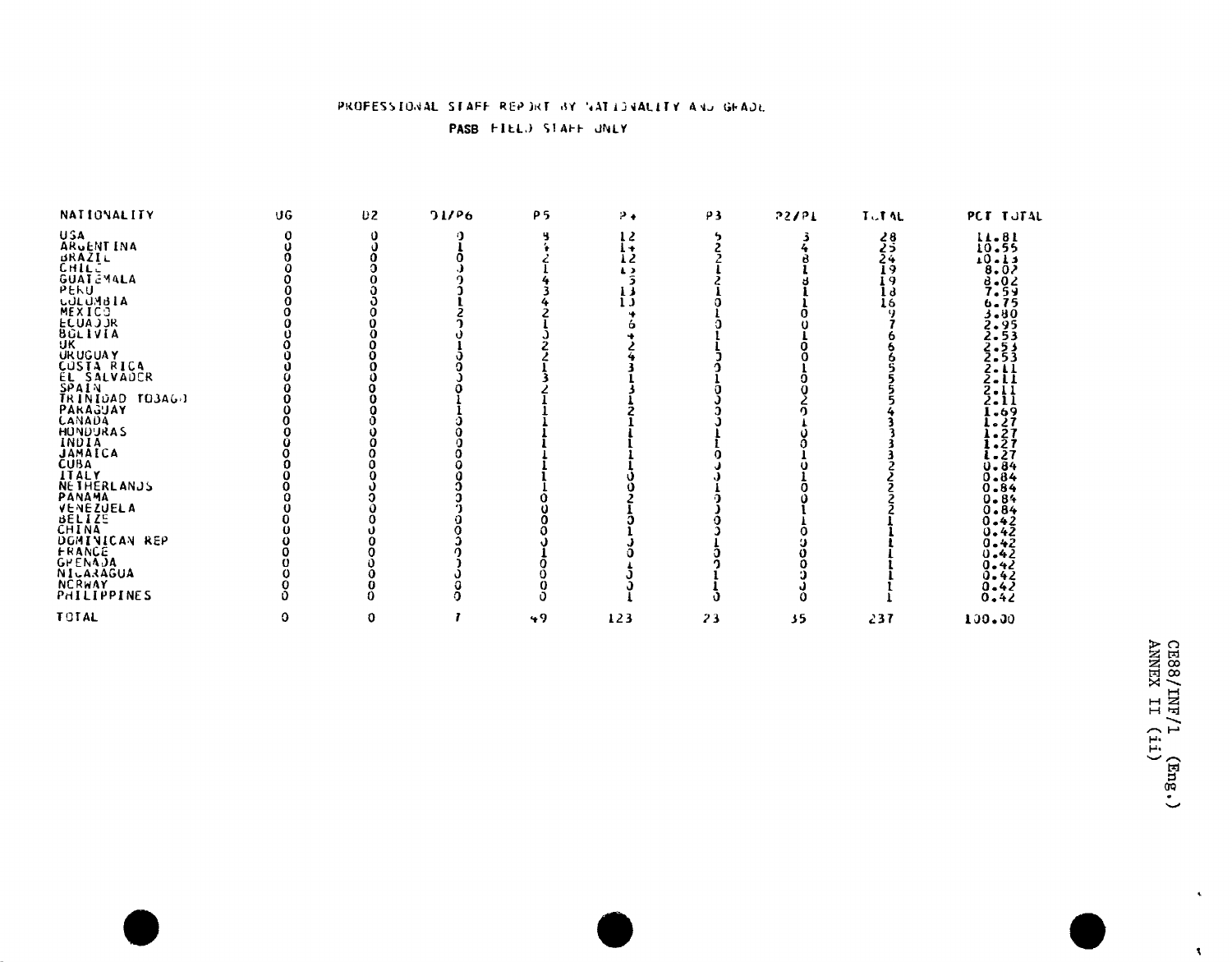# PROFESSIONAL STALE REPURT BY NATIONALITY AND GRADE PASB HOW AND FILLO STAFF

| NATIONALITY                                                                                                                                                                                                                                                                                                                                                                                                                                                                                                | UG. | 92                                                                                                                 | 01/P6 | P5            | .4                       | 123            | 72/11              | <b>T</b> JFAL                                      | PCT TUTAL                                                                                                                                                                                                                                                                                                                                                                                                     |
|------------------------------------------------------------------------------------------------------------------------------------------------------------------------------------------------------------------------------------------------------------------------------------------------------------------------------------------------------------------------------------------------------------------------------------------------------------------------------------------------------------|-----|--------------------------------------------------------------------------------------------------------------------|-------|---------------|--------------------------|----------------|--------------------|----------------------------------------------------|---------------------------------------------------------------------------------------------------------------------------------------------------------------------------------------------------------------------------------------------------------------------------------------------------------------------------------------------------------------------------------------------------------------|
| USA<br>Argent Ina<br>BRAZIL<br>CHILE<br>UUATEMALA<br><b>CCLCMUIA</b><br>PERU<br>MEXICO<br>CŪSTA RICA<br><b>BULLVIA</b><br>ECUADJR<br>UK.<br><b>MIA4c</b><br>UKUĞUAY<br>EL SALVAJOR<br>IRINIDAD TUBAG)<br>CANADA<br>CUBA<br>INUIA<br>PHILIPPINES<br>PARAGUAY<br>HAIII<br>HONDURAS<br>VENEZUELA<br>FRANCE<br>ITALY<br>NETHERLANDS<br>NICARAGUA<br>PANAMA<br>PCRTUGAL<br>AUSTRALIA<br><b>BARBAUUS</b><br><b>BELGIJM</b><br>BELGIJM<br>CHINA<br>DOMINICAN REP<br><b>GRENADA</b><br>GUYANA<br>NURWAY<br>IUNISIA | o   | 0<br>0<br>0<br>Ō<br>Ó<br>0<br>o<br>0<br>O<br>Ŏ<br>0<br>$\Omega$<br>O<br>Ò<br>0<br>0<br>a<br>0<br>O<br>0<br>0<br>Ő. | ١J    | 19<br>н<br>J. | $^{25}_{15}$<br>14<br>13 | 1 <sub>d</sub> | 74<br>6<br>10<br>0 | $\frac{91}{32}$<br>$\frac{28}{25}$<br>2+<br>233626 | $\frac{23.51}{9.27}$<br>$\frac{7.24}{6.72}$<br>$6 - 20$<br>5.94<br>5.94<br>4.L3<br>$\frac{1}{2}$ , $\frac{1}{5}$<br>2.33<br>Z.33<br>l . 81<br>1.51<br>ī. š5<br>1.55<br>[.29<br>[.29<br><u>i - 29</u><br>$1.29$<br>$1.03$<br>$0.78$<br>$0.78$<br>$0.78$<br>0.78<br>0.52<br>$0.522$<br>$0.522$<br>$0.522$<br>$0.522$<br>$0.532$<br>0.26<br>$0.26$<br>$0.26$<br>$0 - 26$<br>$0.26$<br>$0.26$<br>$0 - 20$<br>0.26 |
| <b>TUTAL</b>                                                                                                                                                                                                                                                                                                                                                                                                                                                                                               | 3   | 2                                                                                                                  | 17    | 89            | 153                      | 44             | 79                 | 387                                                | 100.00                                                                                                                                                                                                                                                                                                                                                                                                        |

 $\vec{r}$ 

 $\lambda$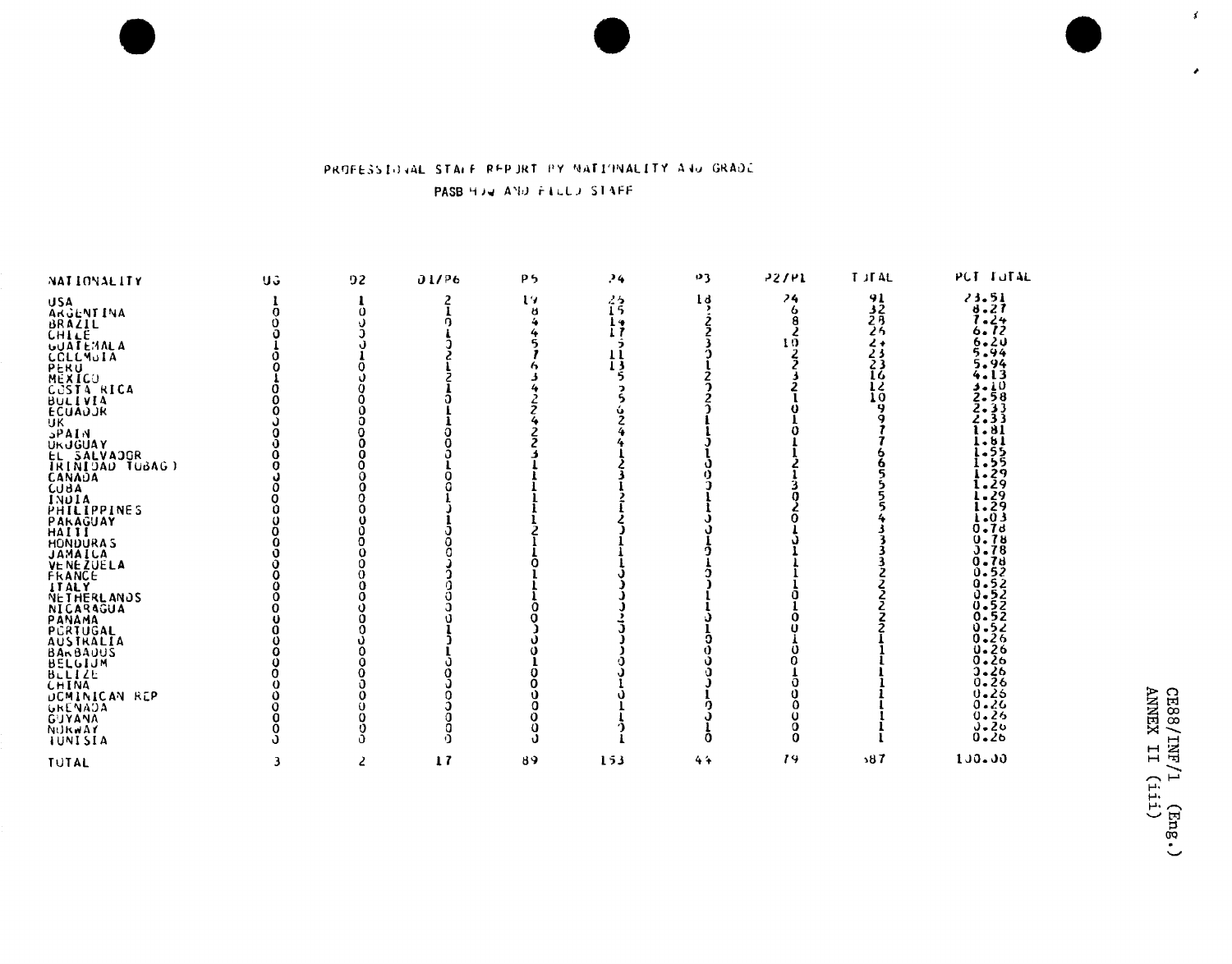## PROFESSIONAL STAFF REPORT BY NATIONALITY AND GRADE

### PASB/WHO STAFF

| 137<br>$\frac{24.04}{7.37}$<br>$\frac{31}{3}$<br>$\begin{array}{c} 26 \\ 2 \\ 2 \end{array}$<br>44<br>$\frac{31}{13}$<br><b>USA</b><br>21<br>$+2$<br>COLOMBIA<br>ARGENTINA<br>BRAZIL<br>PERU<br>CHILE<br>$\Omega$<br>6<br>41<br>$\frac{12}{d}$<br>20<br>O<br>6.49<br>s 1<br>15<br>5.19<br>10<br>$\bf{1}$<br>33<br>5.61<br>32<br>21<br>O<br>ខ្ពុ<br>28<br>$\frac{4.91}{4.21}$<br>o<br>ר<br>24<br>MEXICJ<br>BLLIVIA<br>د 6ء<br>5<br>15<br>15<br>2.63<br><b>ECUADJR</b><br>2.63<br>ÜΚ.<br>2.46<br>$\frac{1}{12}$<br><b>CUSTA RICA</b><br>2.11<br>SPAIN<br>1.75<br>URÜĞÜAY<br>EL SALVAUUR<br>TRINIQAU TCBAGO<br>$-40$<br>i.40<br>8<br>l.05<br>CANADA<br>INDIA<br>JAMAICA<br>NETHERLANDS<br>i .os<br>[.ö5<br>i.o><br>I.05<br>NENEZJELA<br>CUBA<br>GUYANA<br>HUNDURAS<br>HAITLIPPINES<br>HAITLIPPANA<br>PARAGJAY<br>PARAGJAY<br>ь<br>J.88<br>0.88<br>0.88<br>0.70<br><b>J.70</b><br>Ω<br>o. 70<br>0.53<br>DUMINICAN REP<br>0.53<br><b>FRANCE</b><br>0.53<br>0.35<br>AUSTRALIA<br>BARBAJUS<br>BELGIJM<br>BELIZE.<br>0.35<br>0.35<br>0.35<br><b>GRENAJA</b><br>35<br>ITALY<br>0.35<br><b>TAPAN<br/>NICARAGUA<br/>PURTUGAL<br/>CAMEROLN<br/>CHINA<br/>DENMARK</b><br>0.35<br>0.35<br>0.18<br>0.18<br>0. Ld<br>$0 - 18$<br>EĞYPT<br>ETHIJPIA<br>0.18<br>o<br>$\Omega$<br>u. i 8<br>0<br>0.18<br>Ω<br><b>NURWAY</b><br>ST VINCENT<br>SURINA4E<br>TUNISTA<br>0.18<br>Ü<br>Ü<br>0.18<br>o<br>o<br>u<br>$J - 18$<br>υ<br>Ű<br>n<br>Ω | NATIONALITY      | UG | 02             | 01/26 | ρ5  | 24  | P3        | P2/P1 | TUT AL | PUT TOTAL    |
|------------------------------------------------------------------------------------------------------------------------------------------------------------------------------------------------------------------------------------------------------------------------------------------------------------------------------------------------------------------------------------------------------------------------------------------------------------------------------------------------------------------------------------------------------------------------------------------------------------------------------------------------------------------------------------------------------------------------------------------------------------------------------------------------------------------------------------------------------------------------------------------------------------------------------------------------------------------------------------------------------------------------------------------------------------------------------------------------------------------------------------------------------------------------------------------------------------------------------------------------------------------------------------------------------------------------------------------------------------------------------------------------------------------------|------------------|----|----------------|-------|-----|-----|-----------|-------|--------|--------------|
|                                                                                                                                                                                                                                                                                                                                                                                                                                                                                                                                                                                                                                                                                                                                                                                                                                                                                                                                                                                                                                                                                                                                                                                                                                                                                                                                                                                                                        |                  |    |                |       |     |     |           |       |        |              |
|                                                                                                                                                                                                                                                                                                                                                                                                                                                                                                                                                                                                                                                                                                                                                                                                                                                                                                                                                                                                                                                                                                                                                                                                                                                                                                                                                                                                                        |                  |    |                |       |     |     |           |       |        |              |
|                                                                                                                                                                                                                                                                                                                                                                                                                                                                                                                                                                                                                                                                                                                                                                                                                                                                                                                                                                                                                                                                                                                                                                                                                                                                                                                                                                                                                        |                  |    |                |       |     |     |           |       |        |              |
|                                                                                                                                                                                                                                                                                                                                                                                                                                                                                                                                                                                                                                                                                                                                                                                                                                                                                                                                                                                                                                                                                                                                                                                                                                                                                                                                                                                                                        |                  |    |                |       |     |     |           |       |        |              |
|                                                                                                                                                                                                                                                                                                                                                                                                                                                                                                                                                                                                                                                                                                                                                                                                                                                                                                                                                                                                                                                                                                                                                                                                                                                                                                                                                                                                                        |                  |    |                |       |     |     |           |       |        |              |
|                                                                                                                                                                                                                                                                                                                                                                                                                                                                                                                                                                                                                                                                                                                                                                                                                                                                                                                                                                                                                                                                                                                                                                                                                                                                                                                                                                                                                        | <b>GUATEMALA</b> |    |                |       |     |     |           |       |        |              |
|                                                                                                                                                                                                                                                                                                                                                                                                                                                                                                                                                                                                                                                                                                                                                                                                                                                                                                                                                                                                                                                                                                                                                                                                                                                                                                                                                                                                                        |                  |    |                |       |     |     |           |       |        |              |
|                                                                                                                                                                                                                                                                                                                                                                                                                                                                                                                                                                                                                                                                                                                                                                                                                                                                                                                                                                                                                                                                                                                                                                                                                                                                                                                                                                                                                        |                  |    |                |       |     |     |           |       |        |              |
|                                                                                                                                                                                                                                                                                                                                                                                                                                                                                                                                                                                                                                                                                                                                                                                                                                                                                                                                                                                                                                                                                                                                                                                                                                                                                                                                                                                                                        |                  |    |                |       |     |     |           |       |        |              |
|                                                                                                                                                                                                                                                                                                                                                                                                                                                                                                                                                                                                                                                                                                                                                                                                                                                                                                                                                                                                                                                                                                                                                                                                                                                                                                                                                                                                                        |                  |    |                |       |     |     |           |       |        |              |
|                                                                                                                                                                                                                                                                                                                                                                                                                                                                                                                                                                                                                                                                                                                                                                                                                                                                                                                                                                                                                                                                                                                                                                                                                                                                                                                                                                                                                        |                  |    |                |       |     |     |           |       |        |              |
|                                                                                                                                                                                                                                                                                                                                                                                                                                                                                                                                                                                                                                                                                                                                                                                                                                                                                                                                                                                                                                                                                                                                                                                                                                                                                                                                                                                                                        |                  |    |                |       |     |     |           |       |        |              |
|                                                                                                                                                                                                                                                                                                                                                                                                                                                                                                                                                                                                                                                                                                                                                                                                                                                                                                                                                                                                                                                                                                                                                                                                                                                                                                                                                                                                                        |                  |    |                |       |     |     |           |       |        |              |
|                                                                                                                                                                                                                                                                                                                                                                                                                                                                                                                                                                                                                                                                                                                                                                                                                                                                                                                                                                                                                                                                                                                                                                                                                                                                                                                                                                                                                        |                  |    |                |       |     |     |           |       |        |              |
|                                                                                                                                                                                                                                                                                                                                                                                                                                                                                                                                                                                                                                                                                                                                                                                                                                                                                                                                                                                                                                                                                                                                                                                                                                                                                                                                                                                                                        |                  |    |                |       |     |     |           |       |        |              |
|                                                                                                                                                                                                                                                                                                                                                                                                                                                                                                                                                                                                                                                                                                                                                                                                                                                                                                                                                                                                                                                                                                                                                                                                                                                                                                                                                                                                                        |                  |    |                |       |     |     |           |       |        |              |
|                                                                                                                                                                                                                                                                                                                                                                                                                                                                                                                                                                                                                                                                                                                                                                                                                                                                                                                                                                                                                                                                                                                                                                                                                                                                                                                                                                                                                        |                  |    |                |       |     |     |           |       |        |              |
|                                                                                                                                                                                                                                                                                                                                                                                                                                                                                                                                                                                                                                                                                                                                                                                                                                                                                                                                                                                                                                                                                                                                                                                                                                                                                                                                                                                                                        |                  |    |                |       |     |     |           |       |        |              |
|                                                                                                                                                                                                                                                                                                                                                                                                                                                                                                                                                                                                                                                                                                                                                                                                                                                                                                                                                                                                                                                                                                                                                                                                                                                                                                                                                                                                                        |                  |    |                |       |     |     |           |       |        |              |
|                                                                                                                                                                                                                                                                                                                                                                                                                                                                                                                                                                                                                                                                                                                                                                                                                                                                                                                                                                                                                                                                                                                                                                                                                                                                                                                                                                                                                        |                  |    |                |       |     |     |           |       |        |              |
|                                                                                                                                                                                                                                                                                                                                                                                                                                                                                                                                                                                                                                                                                                                                                                                                                                                                                                                                                                                                                                                                                                                                                                                                                                                                                                                                                                                                                        |                  |    |                |       |     |     |           |       |        |              |
|                                                                                                                                                                                                                                                                                                                                                                                                                                                                                                                                                                                                                                                                                                                                                                                                                                                                                                                                                                                                                                                                                                                                                                                                                                                                                                                                                                                                                        |                  |    |                |       |     |     |           |       |        |              |
|                                                                                                                                                                                                                                                                                                                                                                                                                                                                                                                                                                                                                                                                                                                                                                                                                                                                                                                                                                                                                                                                                                                                                                                                                                                                                                                                                                                                                        |                  |    |                |       |     |     |           |       |        |              |
|                                                                                                                                                                                                                                                                                                                                                                                                                                                                                                                                                                                                                                                                                                                                                                                                                                                                                                                                                                                                                                                                                                                                                                                                                                                                                                                                                                                                                        |                  |    |                |       |     |     |           |       |        |              |
|                                                                                                                                                                                                                                                                                                                                                                                                                                                                                                                                                                                                                                                                                                                                                                                                                                                                                                                                                                                                                                                                                                                                                                                                                                                                                                                                                                                                                        |                  |    |                |       |     |     |           |       |        |              |
|                                                                                                                                                                                                                                                                                                                                                                                                                                                                                                                                                                                                                                                                                                                                                                                                                                                                                                                                                                                                                                                                                                                                                                                                                                                                                                                                                                                                                        |                  |    |                |       |     |     |           |       |        |              |
|                                                                                                                                                                                                                                                                                                                                                                                                                                                                                                                                                                                                                                                                                                                                                                                                                                                                                                                                                                                                                                                                                                                                                                                                                                                                                                                                                                                                                        |                  |    |                |       |     |     |           |       |        |              |
|                                                                                                                                                                                                                                                                                                                                                                                                                                                                                                                                                                                                                                                                                                                                                                                                                                                                                                                                                                                                                                                                                                                                                                                                                                                                                                                                                                                                                        |                  |    |                |       |     |     |           |       |        |              |
|                                                                                                                                                                                                                                                                                                                                                                                                                                                                                                                                                                                                                                                                                                                                                                                                                                                                                                                                                                                                                                                                                                                                                                                                                                                                                                                                                                                                                        |                  |    |                |       |     |     |           |       |        |              |
|                                                                                                                                                                                                                                                                                                                                                                                                                                                                                                                                                                                                                                                                                                                                                                                                                                                                                                                                                                                                                                                                                                                                                                                                                                                                                                                                                                                                                        |                  |    |                |       |     |     |           |       |        |              |
|                                                                                                                                                                                                                                                                                                                                                                                                                                                                                                                                                                                                                                                                                                                                                                                                                                                                                                                                                                                                                                                                                                                                                                                                                                                                                                                                                                                                                        |                  |    |                |       |     |     |           |       |        |              |
|                                                                                                                                                                                                                                                                                                                                                                                                                                                                                                                                                                                                                                                                                                                                                                                                                                                                                                                                                                                                                                                                                                                                                                                                                                                                                                                                                                                                                        |                  |    |                |       |     |     |           |       |        |              |
|                                                                                                                                                                                                                                                                                                                                                                                                                                                                                                                                                                                                                                                                                                                                                                                                                                                                                                                                                                                                                                                                                                                                                                                                                                                                                                                                                                                                                        |                  |    |                |       |     |     |           |       |        |              |
|                                                                                                                                                                                                                                                                                                                                                                                                                                                                                                                                                                                                                                                                                                                                                                                                                                                                                                                                                                                                                                                                                                                                                                                                                                                                                                                                                                                                                        |                  |    |                |       |     |     |           |       |        |              |
|                                                                                                                                                                                                                                                                                                                                                                                                                                                                                                                                                                                                                                                                                                                                                                                                                                                                                                                                                                                                                                                                                                                                                                                                                                                                                                                                                                                                                        |                  |    |                |       |     |     |           |       |        |              |
|                                                                                                                                                                                                                                                                                                                                                                                                                                                                                                                                                                                                                                                                                                                                                                                                                                                                                                                                                                                                                                                                                                                                                                                                                                                                                                                                                                                                                        |                  |    |                |       |     |     |           |       |        |              |
|                                                                                                                                                                                                                                                                                                                                                                                                                                                                                                                                                                                                                                                                                                                                                                                                                                                                                                                                                                                                                                                                                                                                                                                                                                                                                                                                                                                                                        |                  |    |                |       |     |     |           |       |        |              |
|                                                                                                                                                                                                                                                                                                                                                                                                                                                                                                                                                                                                                                                                                                                                                                                                                                                                                                                                                                                                                                                                                                                                                                                                                                                                                                                                                                                                                        | IRELAND          |    |                |       |     |     |           |       |        |              |
|                                                                                                                                                                                                                                                                                                                                                                                                                                                                                                                                                                                                                                                                                                                                                                                                                                                                                                                                                                                                                                                                                                                                                                                                                                                                                                                                                                                                                        |                  |    |                |       |     |     |           |       |        |              |
|                                                                                                                                                                                                                                                                                                                                                                                                                                                                                                                                                                                                                                                                                                                                                                                                                                                                                                                                                                                                                                                                                                                                                                                                                                                                                                                                                                                                                        |                  |    |                |       |     |     |           |       |        |              |
|                                                                                                                                                                                                                                                                                                                                                                                                                                                                                                                                                                                                                                                                                                                                                                                                                                                                                                                                                                                                                                                                                                                                                                                                                                                                                                                                                                                                                        |                  |    |                |       |     |     |           |       |        |              |
|                                                                                                                                                                                                                                                                                                                                                                                                                                                                                                                                                                                                                                                                                                                                                                                                                                                                                                                                                                                                                                                                                                                                                                                                                                                                                                                                                                                                                        | TOTAL            | 3  | $\mathfrak{p}$ | 19    | 146 | 223 | $\circ$ ) | 108   | 570    | $1.10 - 0.0$ |

 $\hat{\textbf{v}}$ 

 $\lambda$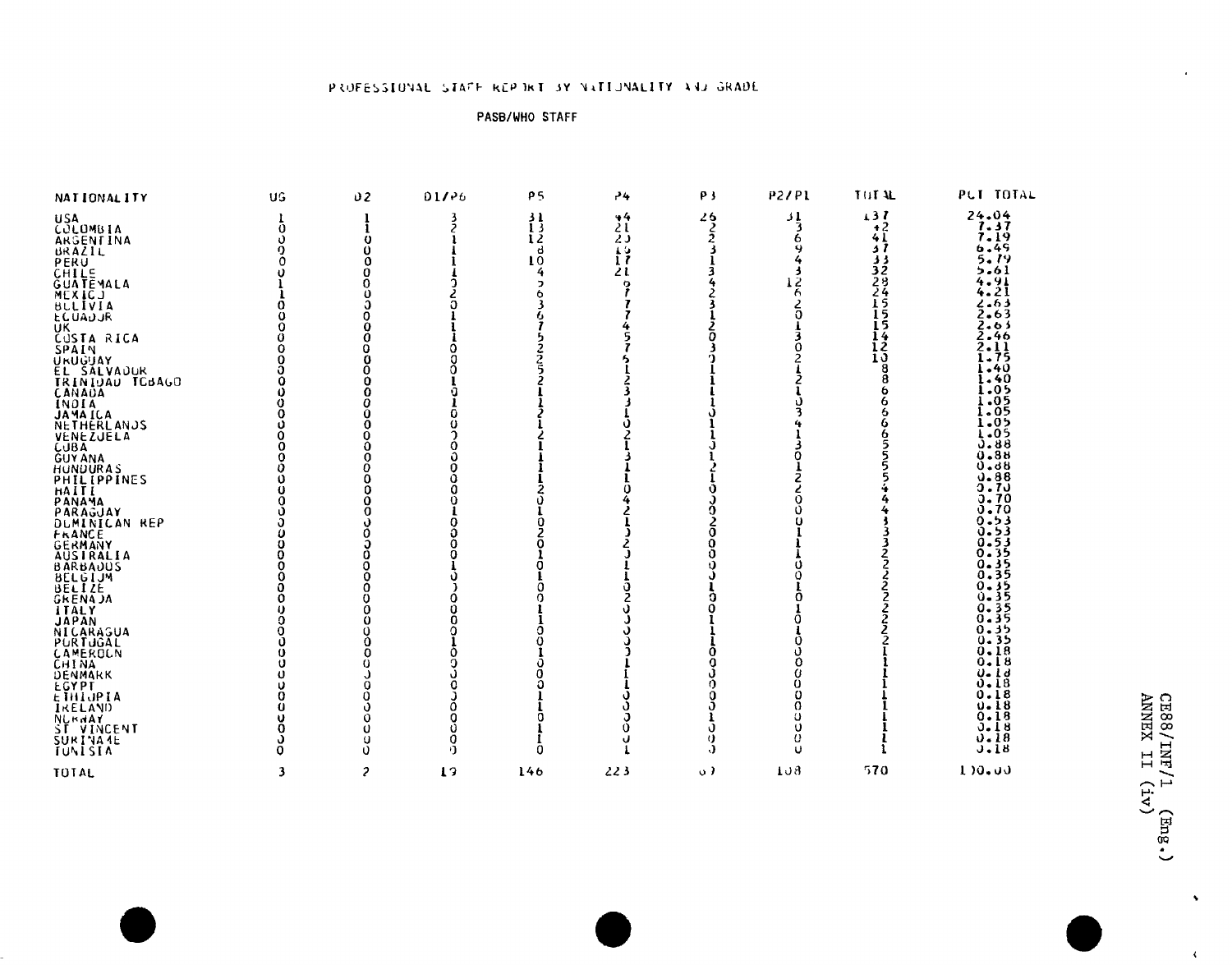## PASB ZWHO PROFESSIONAL STAFF ANALYSIS OF PAESENT VPPOINTMENTS AND LENGTH OF SERVICE OF PROFESSIONAL STAFF

|                      | * * * * * * * * * 0 J R A |          | 4 U F<br>- 6   | cυ<br><b>COLLECT</b> | V                               | - N - G<br>AР                 |        | <b>NT # #</b>                 | * * *        |
|----------------------|---------------------------|----------|----------------|----------------------|---------------------------------|-------------------------------|--------|-------------------------------|--------------|
| LENGTH OF<br>(YEARS) | LESS THAN<br>$2.9L$ Ah S  | 2545     | $\frac{3}{16}$ | $ANJ$ $SUER$         | <b>LJTAL</b><br>トーメーフ<br>I Er 4 | PERUENT<br>้บ<br><b>STAFF</b> | LARLER | PERCENT<br>UF<br><b>STAFF</b> | <b>TUTAL</b> |
| $0 - 5$              | 162                       |          | ٥              | 0                    | 163                             | 28.60                         | v      | $J - J$                       | 163          |
| $5 - 10$             | 158                       | 2        |                | Û                    | 151                             | 23.25                         |        | 0.00                          | 161          |
| $10 - 15$            | 107                       | 2        |                | O                    | $\mathbf{u}$                    | 19.47                         | 10     | 1.75                          | 121          |
| $15 - 20$            | 43                        |          |                | o                    | 52                              | 9.12                          | 21     | 3.66                          | 73           |
| $20 - 25$            | 12                        | $\bf o$  | o              | 0                    | 12                              | 2.11                          | 26     | 4.56                          | 38           |
| <b>25 &amp; UVER</b> | $\mathbf 0$               | $\bf{0}$ | 0              | J                    | $\Omega$                        | 0.00                          | 14     | 2.46                          | 14           |
| TOTAL                | 437                       | 6        | ь              | O                    | 497                             | 31.54                         | 71     | 12.46                         | 570          |

 $\mathbf{r}$ 

 $\bullet$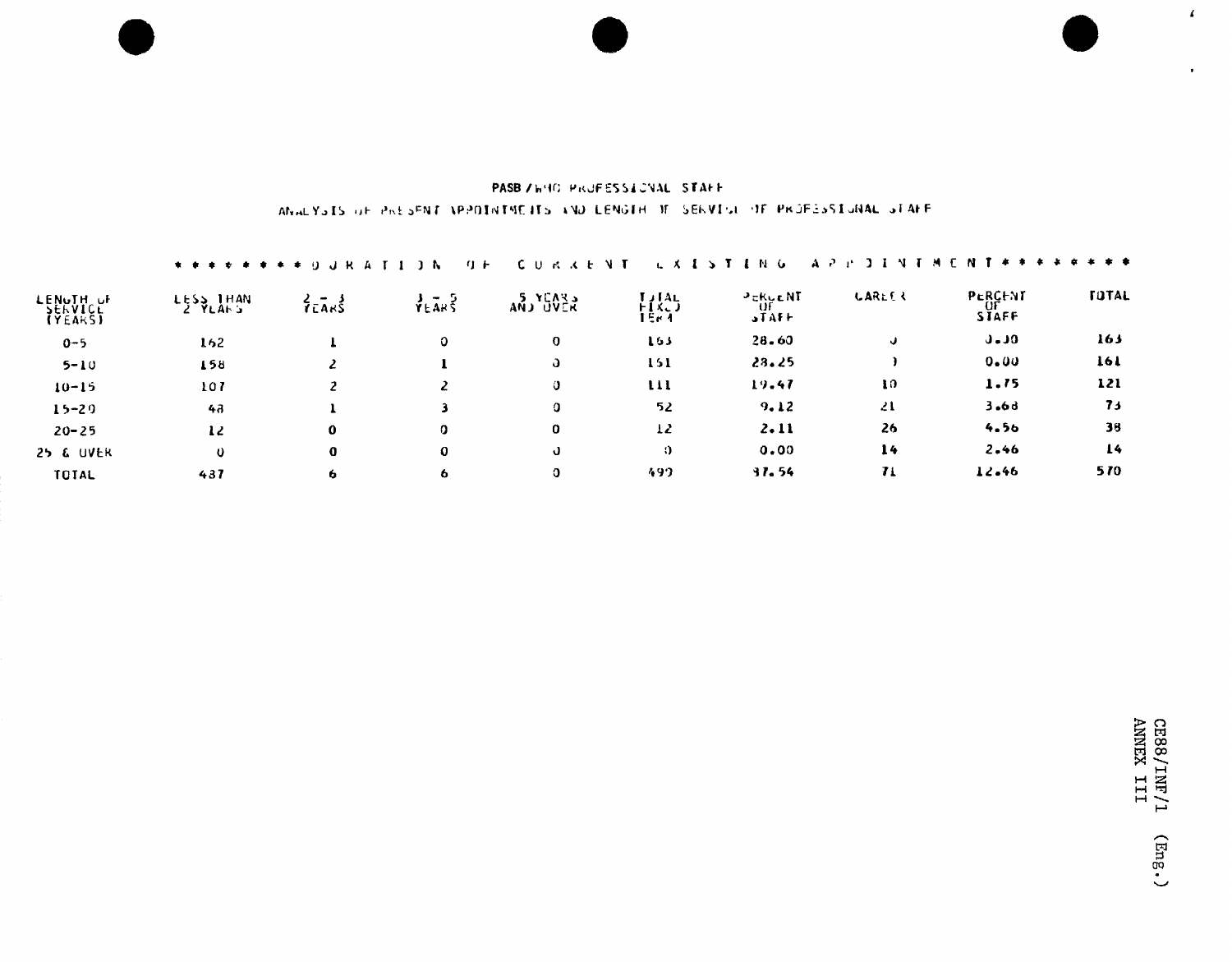|                 |       |       |       |       | AUL JKOJP    |       |       |       |                      |       |
|-----------------|-------|-------|-------|-------|--------------|-------|-------|-------|----------------------|-------|
|                 | 20124 | 25/29 | 30/34 | 35/39 | 4.1144       | 43/47 | 53/34 | 55/57 | <b>EU &amp; GUIN</b> | TUTAL |
| <b>UNGRAJED</b> | O     | 0     | 0     | υ     |              |       |       | О     |                      |       |
| $J-Z$           |       |       |       |       |              |       |       |       |                      |       |
| $0 - 1/P - 6$   | 0     | 0     |       |       |              |       |       |       |                      | 17    |
| $P-5$           | Ü     |       |       | 4     | 13           | 26    | 24    | 22    |                      | -84   |
| $P - 4$         | 0     | 0     |       | 17    | 30           | 37    | 37    | 29    |                      | 153   |
| $P - 3$         |       |       |       |       | $\mathbf{u}$ | -8    | 12    |       |                      | 44    |
| $P - 2$         |       |       | 8     |       | 11           |       |       |       |                      | 51    |
| $P-1$           |       |       |       |       |              | o.    |       |       |                      | 28    |
| <b>TOTAL</b>    |       |       | 13    | 36    | 14           | 83    | 94    | 68    |                      | 387   |

## PASB PRUFESSIONAL STAFF BY GRADE AND ASH

 $\bar{\mathbf{r}}$ 

 $\mathbf{r}^{\top}$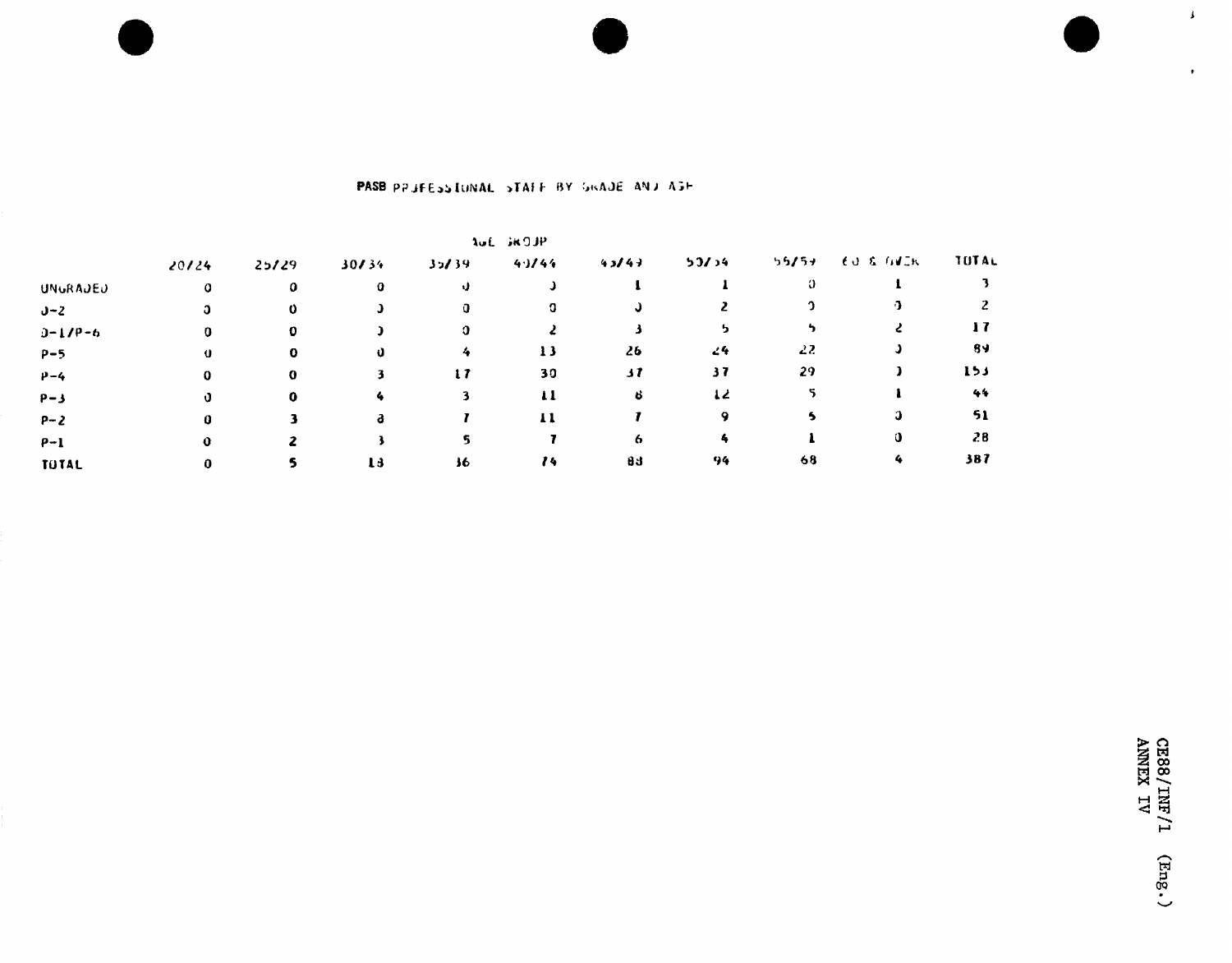|                                                                                                                                                                                                                                        |                                                             |                                                         | $*$ ------ PASB -------*                                                             |                                   | ネーーーーーーー 冒れ ()ーーーーーーーキ       |                             |                                                                                       | $+$ ---- PASB $\mu$ HU-----+                    |                             |
|----------------------------------------------------------------------------------------------------------------------------------------------------------------------------------------------------------------------------------------|-------------------------------------------------------------|---------------------------------------------------------|--------------------------------------------------------------------------------------|-----------------------------------|------------------------------|-----------------------------|---------------------------------------------------------------------------------------|-------------------------------------------------|-----------------------------|
| ORGANIZATIONAL UNIT                                                                                                                                                                                                                    | 939日                                                        | $3 - 5$                                                 | <b>TUTAL</b>                                                                         | PRUE -                            | George Co                    | <b>TUTAL</b>                | PRJE                                                                                  |                                                 | G.S TOTAL                   |
| HEADGUARTERS                                                                                                                                                                                                                           |                                                             |                                                         |                                                                                      |                                   |                              |                             |                                                                                       |                                                 | 100                         |
| OFFICE OF THE DIRECTOR<br>TECHNICAL DIVISIUNS<br>AJMINISTRATIVE SERVICES                                                                                                                                                               | $^{43}_{53}$<br>53                                          | 43<br>40 <sub>o</sub><br>115                            | -33<br>99<br>113                                                                     | $\frac{3}{1}$                     | $\frac{33}{27}$              | $\mathbf{1}$<br>70<br>4+    | 48<br>90.<br>75                                                                       | $\frac{52}{7}$<br>142                           | 169<br>217                  |
| TOTAL HEADQUARTERS                                                                                                                                                                                                                     | 151                                                         | 204                                                     | 355                                                                                  | 62.                               | 69.                          | 131                         | 213                                                                                   | 273                                             | 486                         |
| AREA & FIELD OFFICES                                                                                                                                                                                                                   |                                                             |                                                         |                                                                                      |                                   |                              |                             |                                                                                       |                                                 |                             |
| AREA I<br>AREA II                                                                                                                                                                                                                      |                                                             | 10                                                      | 8<br>$\frac{12}{12}$                                                                 |                                   | $\mathbf{z}$                 |                             | 1                                                                                     | 7<br>$\frac{12}{10}$<br>$\frac{1}{20}$          | 8426267                     |
| AREA III<br>ARLA IV<br>AREA V                                                                                                                                                                                                          | してんしょくく                                                     | IŎ<br>L5<br>20                                          | 22<br>10                                                                             |                                   |                              |                             | 221223                                                                                | Õ                                               |                             |
| AREA VI<br>$C - P - C -$                                                                                                                                                                                                               |                                                             | θ<br>4<br>6                                             | 6<br>8                                                                               |                                   |                              | ı                           | Δ                                                                                     | 4<br>6                                          | 9                           |
| <b>FIELD OFFICE EL PASU</b><br>AREA & FIELD OFFICES                                                                                                                                                                                    | 14                                                          | <b>dÜ</b>                                               | 94                                                                                   | Ź.                                | $\mathbf{z}$                 | ÷                           | 16                                                                                    | 82                                              | 98                          |
| INTERAREA PROJECTS<br>AMRO PROJECTS<br><b>AFTCSA</b><br><b>BIREME</b><br><b>CAREC</b><br><b>CEPANZO</b><br><b>CEPIS</b><br>CFNI<br><b>CLAP</b><br><b>CLATES</b><br>ECO <sup>1</sup><br>INCAP<br><b>SEPU</b><br><b>INTERAREA TOTALS</b> | 37<br>ī8<br>$\frac{5}{14}$<br>てんてきん<br>$\frac{1}{2}$<br>129 | 11<br>96<br>50<br>27<br>17<br>$\frac{1}{6}$<br>4<br>212 | 48<br>114<br>5<br>8<br>$64$<br>$34$<br>$23$<br>$\frac{2}{4}$<br>10<br>23<br>ь<br>341 | 31<br>L<br>4<br>l<br>}<br>3<br>53 | 9<br>5<br>$\mathbf{I}$<br>15 | 46<br>ı<br>り21よう<br>5<br>68 | $\frac{74}{13}$<br>$\bar{5}$<br>$\frac{14}{11}$<br>ત<br>3<br>4<br>Ť<br>23<br>6<br>182 | $^{20}_{96}$<br>50<br>32<br>17<br>6<br>5<br>227 | 114<br>9<br>64235331<br>409 |
| TEMPORARY EMPLOYEES                                                                                                                                                                                                                    |                                                             |                                                         |                                                                                      |                                   |                              |                             |                                                                                       |                                                 |                             |
| TEMPURARY -- HASHINGTON<br>TEMPURARY -- FIELD                                                                                                                                                                                          | $\frac{7}{6}$                                               | $\frac{29}{3}$                                          | 36<br>9                                                                              | $\frac{2}{2}$                     | $\frac{7}{5}$                | $\frac{9}{7}$               | 9.<br>Ą                                                                               | 36<br>8                                         | $^{45}_{16}$                |
| TEMPURARY TUTALS                                                                                                                                                                                                                       | 13                                                          | 32                                                      | 45                                                                                   | 4                                 | 12                           | 16                          | $\mathbf{1}$                                                                          | 44                                              | 61                          |

CE88/INF/1 (Eng.)<br>ANNEX V (i)

 $\bar{\mathbf{y}}$ 

 $\bar{\mathbf{r}}$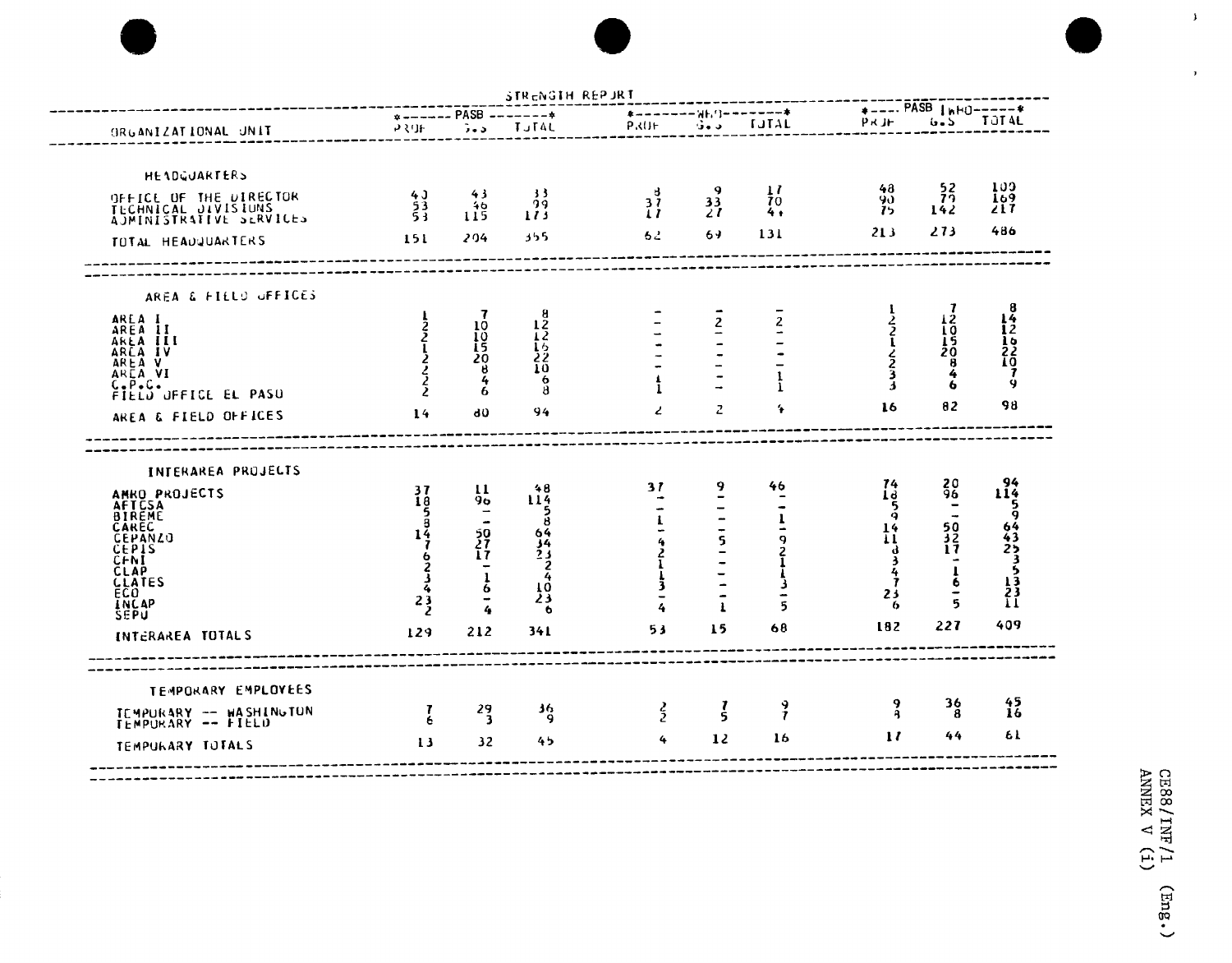| ORGANIZATIONAL UNIT                                                                                                                                                                                                                                                                                                                                                                             | PRJF                                      |                              | $\star$ ------PASB -------+<br>G.S TOTAL | PROF | *-------WHQ-------*               | $5.5$ $IJIAL$ | PROF <sub>2</sub>   | *---- PASB   wHQ-----*<br>G.S TOTAL |                              |
|-------------------------------------------------------------------------------------------------------------------------------------------------------------------------------------------------------------------------------------------------------------------------------------------------------------------------------------------------------------------------------------------------|-------------------------------------------|------------------------------|------------------------------------------|------|-----------------------------------|---------------|---------------------|-------------------------------------|------------------------------|
| COUNTRY PREJECTS                                                                                                                                                                                                                                                                                                                                                                                |                                           |                              |                                          |      |                                   |               |                     |                                     |                              |
| ARGENT INA<br>BAHAMA 5<br>BARJADJS<br><b>BCLIVIA</b><br><b>BRAZIL</b><br>CHILE<br><b>CCLUMBIA</b><br>CLSIA RICA<br><b>CUBA</b><br>DOMINICAN REPUBLIC<br><b>ECUADUR</b><br><b>EL SALVADOR</b><br>GÜATEMALA<br><b>GUYANA</b><br>HAITE.<br><b>HONJURAS</b><br><b>JAMAICA</b><br><b>MEXICJ</b><br>NICARAGUA<br>PANAMA<br>PARAUUAY<br><b>PERU</b><br>SURINAME<br>TRINIDAD & TOBAGO<br><b>URUGJAY</b> | $\mathbf{z}$<br>24<br>$\frac{2}{4}$<br>IJ | $1^{2}_{2}$<br>$\frac{2}{3}$ | 3<br>34                                  | ر    | T.<br>4                           | з<br>د ا      | 9<br>33             | z<br>$\frac{1}{2}$<br>$rac{4}{2}$   | 6<br>14 1917576608984467413- |
| <b>USA</b><br>VENEZUELA<br>WEST INDIES                                                                                                                                                                                                                                                                                                                                                          |                                           |                              |                                          | 4    | $\qquad \qquad$<br>$\overline{2}$ | ъ             | $\overline{2}$<br>5 | 2                                   | 9<br>7                       |
| COUNTRY PROJECT TOTALS                                                                                                                                                                                                                                                                                                                                                                          | 93                                        | 43                           | 136                                      | 60   | 29                                | 95            | 15 <sup>3</sup>     | 72                                  | 231                          |

\*INCLUDE STAFF ON DETAIL

CE88/INF/1<br>ANNEX V (i)<br>Page 2  $(\text{Eng.})$ 

 $\Lambda$ 

 $\mathcal{Y}$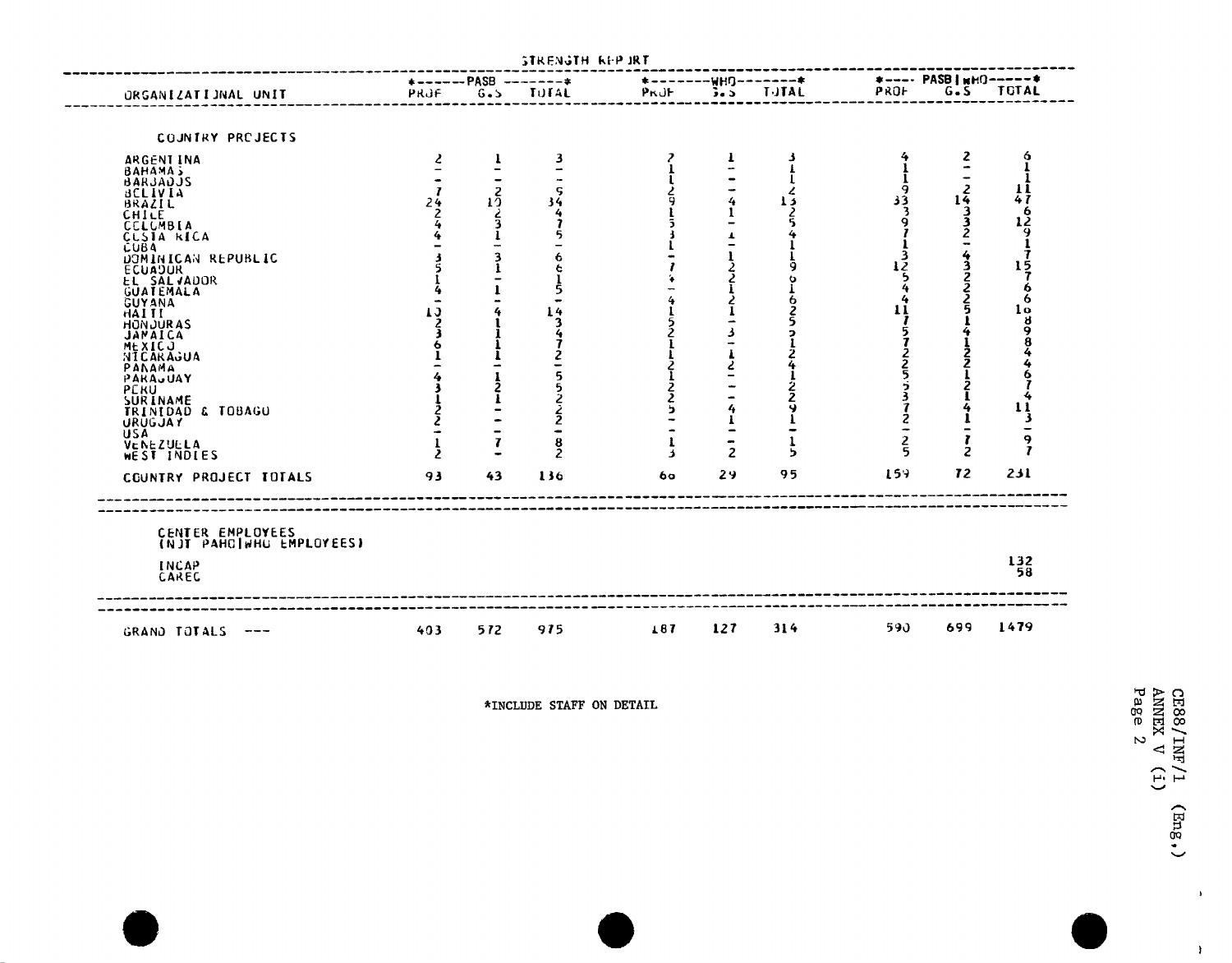

|                                                                                                                                                                                                                                                                                                                                                                                         |                          |                          |                                          |                                                                                                                                 | DISTRIBUTION OF STAFF BY NATIONALITY     |                                            |                                          |                                             |                                            |                                              |                       |                            |
|-----------------------------------------------------------------------------------------------------------------------------------------------------------------------------------------------------------------------------------------------------------------------------------------------------------------------------------------------------------------------------------------|--------------------------|--------------------------|------------------------------------------|---------------------------------------------------------------------------------------------------------------------------------|------------------------------------------|--------------------------------------------|------------------------------------------|---------------------------------------------|--------------------------------------------|----------------------------------------------|-----------------------|----------------------------|
| NATIONALITY                                                                                                                                                                                                                                                                                                                                                                             |                          |                          |                                          | *--WASHINGTON---*<br>PASB WHC TITAL                                                                                             | PASB                                     |                                            | <b>AHJ TUTAL</b>                         | $*-----TOIAL----*$<br>PASB                  |                                            | WHO TUTAL                                    | GRAND<br><b>TUTAL</b> |                            |
| ARGENTINA                                                                                                                                                                                                                                                                                                                                                                               | 모음<br>이 사용<br>이 사용자      | $\frac{7}{4}$            | $\frac{2}{3}$                            | $\frac{9}{l}$                                                                                                                   | $^{25}_{61}$                             | $\frac{7}{4}$                              | $rac{32}{62}$                            | $\begin{array}{c} 32 \\ 65 \end{array}$     | $\frac{9}{4}$                              | $^{41}_{59}$<br>-1                           | 111                   |                            |
| <b>AUSTRALIA</b>                                                                                                                                                                                                                                                                                                                                                                        | PRCF<br>$rac{65}{164}$   | $\frac{1}{1}$            | $\frac{1}{1}$                            | $\frac{2}{1}$                                                                                                                   | $\frac{1}{2}$                            | $\overline{a}$                             | $\frac{1}{1}$                            | $\frac{1}{1}$                               | $\mathbf{r}$<br>$\overline{\phantom{a}}$   | $\frac{2}{1}$                                | $\mathbf 3$           |                            |
| <b>BARBADOS</b>                                                                                                                                                                                                                                                                                                                                                                         | PROF<br>YS<br>TEM        | $\frac{1}{1}$            | $\frac{1}{2}$                            | $\frac{1}{2}$                                                                                                                   | $\tilde{\epsilon}$                       | $\frac{1}{6}$                              | $1\frac{1}{2}$                           | $\frac{1}{6}$                               | $\frac{1}{6}$                              | $\frac{2}{2}$                                | 14                    |                            |
| <b>BELGIUM</b>                                                                                                                                                                                                                                                                                                                                                                          | PRJI<br>GS<br>TEM        | $\frac{1}{1}$            |                                          | $\frac{1}{2}$                                                                                                                   |                                          | $\frac{1}{1}$                              | $\frac{1}{1}$                            | $\frac{1}{2}$                               | $\frac{1}{\epsilon}$                       | $\frac{2}{1}$                                | $\mathbf{z}$          |                            |
| BELIZE                                                                                                                                                                                                                                                                                                                                                                                  | PROF<br>G3<br>TEM        | $\overline{\phantom{a}}$ | $\overline{\phantom{a}}$                 | $\overline{\phantom{a}}$                                                                                                        | $\frac{1}{2}$                            | $\frac{1}{x}$                              | $\frac{2}{\pi}$                          | $\frac{1}{1}$                               | $\overline{1}$                             | $\frac{2}{\pi}$                              | $\mathbf{z}$          |                            |
| <b>BOLIVIA</b>                                                                                                                                                                                                                                                                                                                                                                          | PROF<br>GS<br>TEM        | $1\frac{4}{3}$           | $\frac{1}{5}$                            | $\begin{array}{c} \n \stackrel{5}{\phantom{0}} \\ \n \stackrel{16}{\phantom{0}} \\ \n \stackrel{1}{\phantom{0}} \n \end{array}$ | $\frac{6}{1}$                            | $\frac{4}{1}$                              | $\frac{10}{1}$                           | $\frac{10}{12}$                             | $\frac{5}{5}$                              | $\begin{array}{c} 15 \\ 17 \\ 3 \end{array}$ | 35                    |                            |
| BRAZIL                                                                                                                                                                                                                                                                                                                                                                                  | PROF<br>GS<br>TEM        | $\frac{4}{4}$            | $\mathbf{r}$<br>$\overline{\phantom{a}}$ | $\frac{11}{4}$                                                                                                                  | $12^{24}_{22}$                           | $\begin{array}{c} 2 \\ 4 \\ 1 \end{array}$ | $126$<br>$126$                           | 126                                         | $\begin{array}{c} 9 \\ 4 \\ 1 \end{array}$ | $\frac{37}{130}$                             | 168                   |                            |
| CAMEROON                                                                                                                                                                                                                                                                                                                                                                                | PROF<br>$rac{GS}{TEM}$   | $\overline{\phantom{a}}$ | $\overline{a}$                           | $\frac{1}{2}$                                                                                                                   | $\frac{1}{2}$                            | $\frac{1}{1}$                              | $\frac{1}{1}$                            |                                             | $\mathbf{r}$                               | $\frac{1}{1}$                                | $\mathbf{I}$          |                            |
| CANADA                                                                                                                                                                                                                                                                                                                                                                                  | PROF<br>GS<br>TEM        | $\frac{2}{\pi}$          | X,                                       | $\frac{3}{1}$                                                                                                                   | $\frac{3}{1}$                            | $\frac{1}{1}$                              | $\frac{3}{4}$                            | $\frac{5}{1}$                               | $\frac{1}{1}$                              | 6                                            | 6                     |                            |
| CHILE                                                                                                                                                                                                                                                                                                                                                                                   | PRUF<br>$\frac{GS}{TEM}$ | 7<br>$\frac{6}{1}$       | $\frac{1}{4}$                            | $10^{3}$                                                                                                                        | $\frac{19}{1}$                           | $\frac{5}{1}$                              | $24$<br>4<br>1                           | $\begin{array}{c} 26 \\ 9 \\ 1 \end{array}$ | $\frac{6}{5}$                              | $\frac{32}{14}$                              | 48                    |                            |
| CHINA                                                                                                                                                                                                                                                                                                                                                                                   | PRUF<br>GS<br>TËM        | $\overline{1}$           |                                          | $\overline{1}$                                                                                                                  | $\frac{1}{1}$                            | $\frac{1}{2}$                              | $\frac{1}{1}$                            | $\frac{1}{1}$                               | $\frac{1}{2}$                              | $\frac{1}{1}$                                | $\boldsymbol{z}$      |                            |
| <b>COLOMBIA</b>                                                                                                                                                                                                                                                                                                                                                                         | PRCF<br>VS<br>TEM        | $\frac{7}{4}$            | $\mathbf{u}_1^4$                         | $\begin{array}{c} 11 \\ 23 \\ 5 \end{array}$                                                                                    | $\begin{array}{c}\n19 \\ 5\n\end{array}$ | $\frac{15}{1}$                             | $\begin{array}{c}\n31 \\ 6\n\end{array}$ | $\frac{23}{17}$                             | $\frac{19}{12}$                            | $\frac{42}{29}$                              | 76                    |                            |
| CJSTA <ica< td=""><td>PROF<br/>GS<br/>TEM</td><td><math>\frac{1}{2}</math></td><td></td><td><math>\frac{7}{1}</math></td><td><math>\frac{5}{1}</math></td><td><math>\frac{2}{1}</math></td><td><math>\frac{7}{2}</math></td><td><math>\frac{12}{4}</math></td><td><math>\frac{2}{1}</math></td><td><math>\frac{14}{5}</math></td><td>19</td><td>CE88/INF/1<br/>ANNEX V (ii)</td></ica<> | PROF<br>GS<br>TEM        | $\frac{1}{2}$            |                                          | $\frac{7}{1}$                                                                                                                   | $\frac{5}{1}$                            | $\frac{2}{1}$                              | $\frac{7}{2}$                            | $\frac{12}{4}$                              | $\frac{2}{1}$                              | $\frac{14}{5}$                               | 19                    | CE88/INF/1<br>ANNEX V (ii) |
| $C$ JBA                                                                                                                                                                                                                                                                                                                                                                                 | PRUF<br>95<br>TEM        | $\frac{3}{3}$            | $\mathbf{I}$                             | $\frac{3}{4}$                                                                                                                   | $\frac{2}{1}$                            |                                            | $\frac{2}{1}$                            | $\frac{5}{3}$                               | $\overline{1}$                             | $\frac{5}{4}$                                | $\Delta$              | $g_{\text{uI}}$            |

### IDJITION OF CLASS AV MATICIALITY

CE88/INF/1  $(\text{m}$ 8.)  $\mathbf{r}$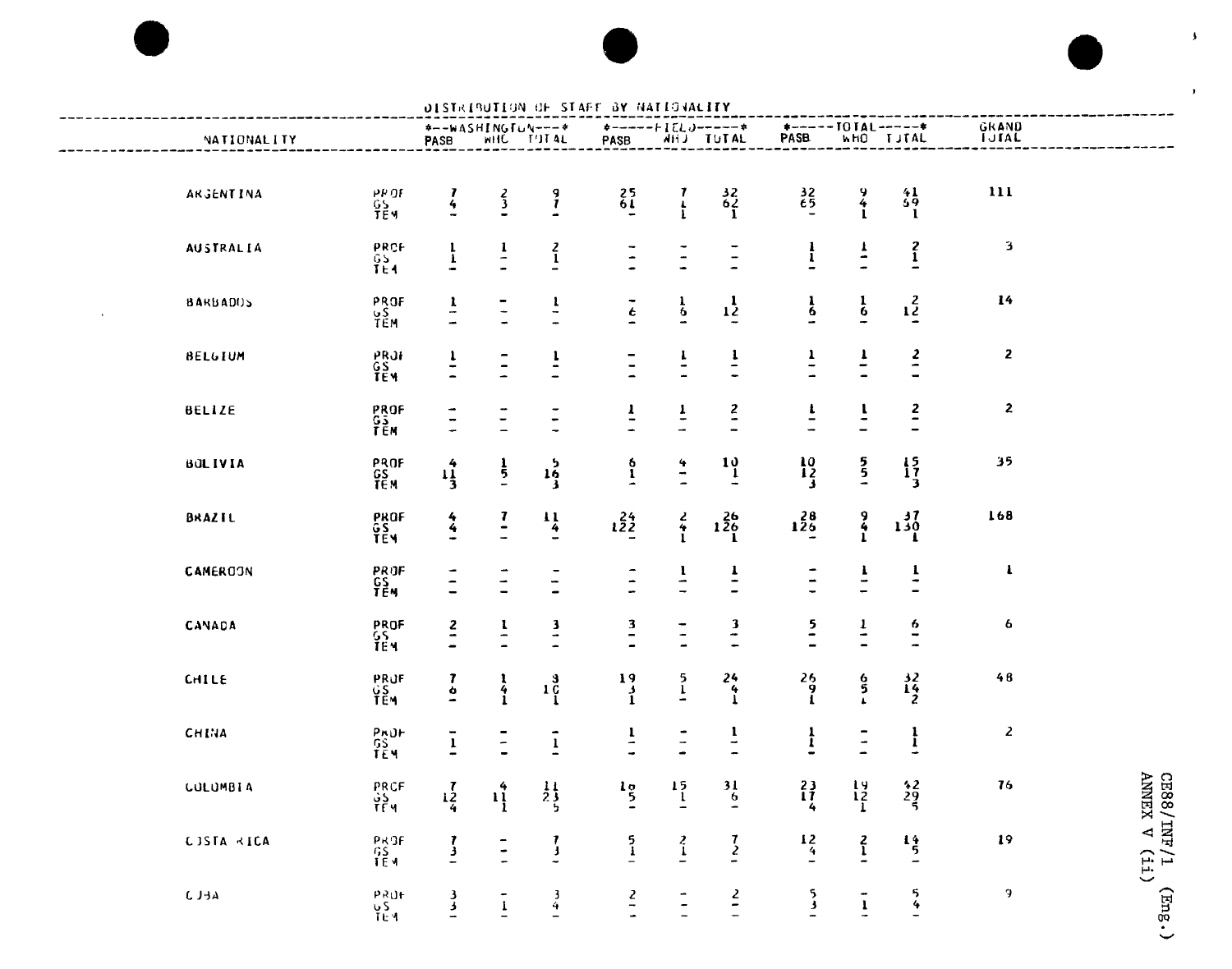|                 |                                        |                                  |                                                   |                 | DISTRIBUTION OF STAFF BY NATIONALITY |                                |                                       |                                      |                |                                              |                  |                                                                                                       |
|-----------------|----------------------------------------|----------------------------------|---------------------------------------------------|-----------------|--------------------------------------|--------------------------------|---------------------------------------|--------------------------------------|----------------|----------------------------------------------|------------------|-------------------------------------------------------------------------------------------------------|
| NATIONALITY     |                                        |                                  | <b><i>*--WASHINGTON---*</i></b><br>PASB WHC TCIAL |                 |                                      |                                | *------FILLJ------*<br>PASB 4HJ TJIAL | *----- IOTAL-----*<br>PASB #HO IOTAL |                |                                              | GRAND<br>TOTAL   |                                                                                                       |
| DENMARK         |                                        |                                  |                                                   |                 |                                      |                                | $\frac{1}{1}$                         |                                      | $\overline{1}$ |                                              | $\mathbf{I}$     |                                                                                                       |
| DUMINICAN REP   | PROF<br>GS<br>TEM                      |                                  |                                                   | $\frac{1}{4}$   | $\frac{1}{3}$                        | $\frac{2}{1}$                  | $\frac{3}{4}$                         | $\frac{1}{4}$                        | $\frac{2}{1}$  | $\frac{3}{5}$                                | $\pmb{8}$        |                                                                                                       |
| <b>ECUADOR</b>  | PRJF<br>GS<br>TEM<br>PROF<br>YS<br>TEM | $\overline{1}$<br>$1\frac{2}{1}$ | $\frac{1}{2}$<br>$\overline{1}$                   | $1\frac{2}{1}$  | $\frac{7}{1}$                        | $\frac{6}{2}$                  | $\frac{13}{3}$                        | $1\frac{9}{1}$                       | $\frac{5}{3}$  | $\begin{array}{c} 15 \\ 17 \\ 1 \end{array}$ | 33               |                                                                                                       |
| EGYPT           | PROF<br>GS<br>TEM                      | $\frac{1}{1}$                    | $\overline{z}$                                    | $\overline{1}$  | $\frac{1}{2}$                        | $\frac{1}{2}$                  | $\frac{1}{1}$                         | $\overline{1}$                       | $\frac{1}{1}$  | $\mathbf{I}$                                 | $\mathbf{z}$     |                                                                                                       |
| EL SALVADOR     | PROF<br>GS<br>TEM                      | $\frac{1}{6}$                    | $\frac{1}{2}$                                     | $rac{2}{1}$     | $\frac{5}{1}$                        | $\frac{1}{2}$                  | $\frac{6}{2}$                         | $\frac{6}{6}$                        | $\frac{2}{4}$  | $10^{8}$                                     | $18\,$           |                                                                                                       |
| ETHIOPIA        | PROF<br>GS<br>TEM                      | $\overline{\phantom{a}}$         |                                                   | $\frac{1}{2}$   | $\blacksquare$                       | $\mathbf{r}$<br>$\blacksquare$ | $\frac{1}{1}$                         | $\overline{a}$                       | $\frac{1}{1}$  | $\mathbf{I}$<br>$\blacksquare$               | $\mathbf{I}$     |                                                                                                       |
| FRANCE          | PROF<br>GS<br>TEM                      | $\frac{1}{1}$                    | $\frac{1}{2}$                                     | $\frac{1}{1}$   | $\frac{1}{1}$                        | $\frac{1}{1}$                  | $\frac{2}{1}$                         | $rac{2}{1}$                          | $\frac{1}{1}$  | $\frac{3}{2}$                                | 4                |                                                                                                       |
| GERMANY         | PROF<br>GS<br>TEM                      |                                  | $\frac{2}{1}$                                     | $\frac{2}{\pi}$ | $\overline{a}$                       | $\mathbf{r}$                   | $\frac{1}{1}$                         |                                      | 3<br>}<br>}    | $\frac{3}{1}$                                | 5                |                                                                                                       |
| GRENAUA         | PROF<br>GS<br>TEM                      | $\frac{1}{2}$                    | ۰                                                 | $\blacksquare$  | $\mathbf{I}$<br>$\ddot{\phantom{a}}$ | $\mathbf{r}$                   | $rac{2}{1}$                           | J,                                   | $\frac{1}{1}$  | $\frac{2}{\pi}$                              | $\boldsymbol{z}$ |                                                                                                       |
| GUATEMALA       | PRJF<br>GS<br>TEM                      | $1\frac{5}{2}$                   | $rac{2}{8}$                                       | $2\frac{7}{2}$  | $\frac{19}{16}$                      | $\frac{2}{3}$                  | $^{21}_{19}$                          | $\frac{24}{30}$                      | $\mathbf{11}$  | $28$<br>$41$<br>$2$                          | $\mathbf{u}$     |                                                                                                       |
| <b>GUYANA</b>   | PROF<br>GS<br>TEM                      | $\frac{1}{1}$                    | $\overline{\phantom{a}}$                          | $\frac{1}{\pi}$ | $\frac{1}{1}$                        | $\frac{4}{2}$                  | $\frac{4}{2}$                         | $\frac{1}{\pi}$                      | $\frac{4}{2}$  | $\frac{5}{2}$                                | $\mathbf{7}$     |                                                                                                       |
| HAITI           | PROF<br>$rac{65}{154}$                 | $\frac{3}{1}$                    | $\overline{1}$                                    | $\frac{4}{1}$   | $\boldsymbol{q}$                     | $\mathbf{1}$                   | $\overline{5}$                        | 3<br>5                               | $\frac{1}{1}$  | $\frac{4}{6}$                                | 10               | $\begin{array}{cc}\textrm{CR88/TNF/} \\ \textrm{AMWRX} & \textrm{V} \\ \textrm{Page} & 2 \end{array}$ |
| <b>HONDURAS</b> | PROF<br>G3<br>TEM                      | $\frac{1}{4}$                    | $\frac{2}{2}$                                     | $rac{2}{6}$     | $\frac{3}{l}$                        | Ξ                              | $\frac{3}{1}$                         | $\frac{3}{5}$                        | $\frac{2}{2}$  | $\frac{5}{7}$                                | $\frac{12}{2}$   |                                                                                                       |
| INDIA           | PROF<br>GS<br>T-M                      | $\frac{2}{2}$                    |                                                   | $\frac{2}{5}$   | $\frac{3}{1}$                        | $\overline{1}$                 | $\frac{4}{1}$                         | $\frac{5}{2}$                        | $\frac{1}{1}$  | $\frac{6}{2}$                                | 8                | $\begin{pmatrix} 1 & \text{diag} \end{pmatrix}$                                                       |

 $\sim 10^{11}$  km  $^{-1}$ 

 $\overline{\phantom{a}}$ 

 $\langle \rangle$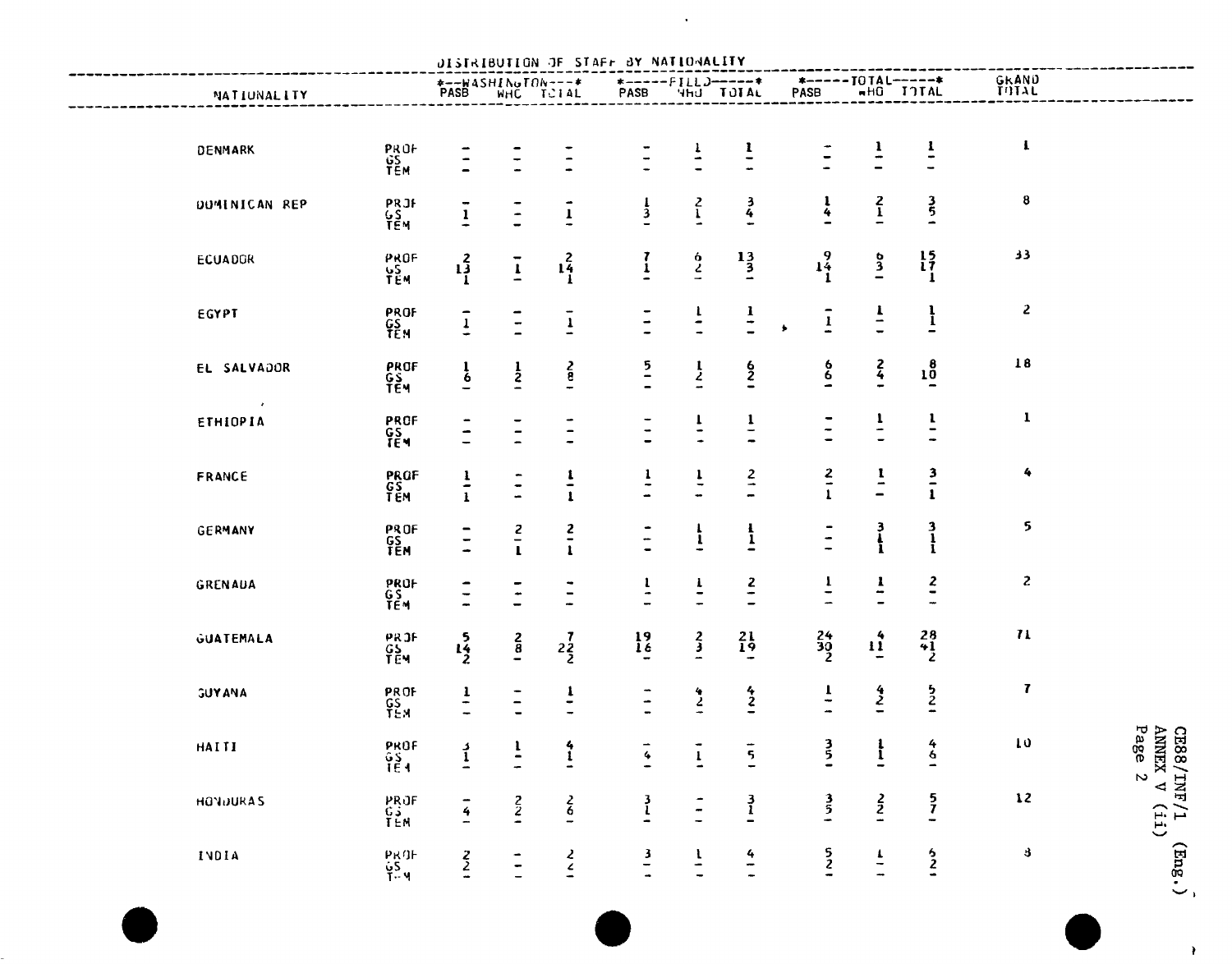| DISTRIBUTION OF STAFF BY NATIONALITY |                                                   |                           |                          |                                            |                                          |                                                 |                 |                                                  |                                       |                                   |                       |                                             |
|--------------------------------------|---------------------------------------------------|---------------------------|--------------------------|--------------------------------------------|------------------------------------------|-------------------------------------------------|-----------------|--------------------------------------------------|---------------------------------------|-----------------------------------|-----------------------|---------------------------------------------|
| NATIONALITY                          |                                                   | *--WASHINGTON---*<br>PASB | <b>AHO TUTAL</b>         |                                            | PASB                                     | $*$ ------ $F[L]$ )------ $*$<br>PASB and TJTAL |                 | PASB                                             | *-----TUTAL-----*<br><b>WHO</b> LJTAL |                                   | GRAND<br><b>TUTAL</b> |                                             |
| <b>IRELAND</b>                       | P IOF<br>GS<br>TEM                                | $\frac{1}{4}$             |                          | $\frac{1}{1}$                              |                                          |                                                 | $\frac{1}{1}$   | $\pmb{\cdot}$                                    | $\overline{1}$                        | $\frac{1}{1}$                     | 2                     |                                             |
| <b>ITALY</b>                         | PROF<br>$\frac{G_3}{154}$                         |                           |                          |                                            | $\frac{2}{1}$                            |                                                 | $\frac{2}{1}$   | $\frac{2}{7}$                                    |                                       | $\frac{2}{1}$                     | $\mathbf{z}$          |                                             |
| JAMAICA                              | РКЛЕ<br>GS<br>ТЕМ                                 | $\frac{3}{4}$             |                          | $\overline{\mathbf{3}}$                    | 1 <sup>3</sup>                           | $\frac{3}{2}$                                   | 1 <sup>6</sup>  | 13                                               | $\frac{3}{2}$                         | $^{6}_{21}$                       | 27                    |                                             |
| <b>JAPAN</b>                         | PRJF<br>ŞŞ<br>TEM                                 | $\overline{a}$            | $\overline{r}$           | $\cdot$<br>$\qquad \qquad \blacksquare$    | $\overline{\phantom{m}}$<br>$\mathbf{l}$ | $\frac{1}{\pi}$                                 | $\frac{1}{1}$   | -<br>$\pmb{\cdot}$                               | $rac{2}{\pi}$                         | $\frac{2}{1}$                     | 3                     |                                             |
| MEXICO                               | <b>PROF<br/>GS<br/>TEM</b>                        | $\frac{7}{9}$             | $\frac{1}{2}$            | $1^{8}_{1}$                                | $2\frac{9}{3}$                           | T<br>$\frac{1}{2}$                              | $\frac{16}{26}$ | $\frac{16}{31}$                                  | $rac{8}{5}$                           | $\frac{24}{37}$                   | 69                    |                                             |
| <b>NETHERLANDS</b>                   | PROF<br><b>US</b><br>TEM                          |                           | Ξ                        | $\overline{\phantom{a}}$                   | $\frac{2}{1}$                            | $\frac{4}{1}$                                   | $\frac{6}{1}$   | $\frac{2}{1}$                                    | $\frac{4}{1}$                         | $\frac{6}{1}$                     | 7                     |                                             |
| NICARAGUA                            | PROF<br>GS<br>TEM                                 | $\frac{1}{4}$             | $\overline{z}$           | $\begin{array}{c} 1 \\ 6 \\ 1 \end{array}$ | $\mathbf{r}$                             | $\mathbf{I}$                                    | $\frac{1}{2}$   | $rac{2}{5}$                                      | $\frac{3}{1}$                         | $\frac{2}{8}$<br>$\mathbf{I}$     | $\mathbf{11}$         |                                             |
| <b>NIGERIA</b>                       | <b>PROF<br/>GS<br/>TEM</b>                        | $\frac{1}{1}$             | $\frac{1}{2}$            | $\frac{1}{1}$                              | $\overline{\phantom{0}}$                 | $\ddot{\phantom{a}}$                            | $\blacksquare$  | $\qquad \qquad \bullet$<br>$\mathbf{I}$          |                                       | $\frac{1}{1}$                     | 1                     |                                             |
| <b>NJRWAY</b>                        | PROF<br>GS<br>TEM                                 | $\mathbf 1$               | $\overline{z}$           | $\mathbf{I}$                               | $\overline{1}$                           | $\overline{\phantom{a}}$                        | $\overline{1}$  | $\frac{1}{1}$                                    | $\ddot{=}$                            | $\frac{1}{1}$                     | $\mathbf{z}$          |                                             |
| PANAMA                               | PROF<br>GS<br>TEM                                 | -<br>$\mathbf{1}$         | $\frac{1}{1}$            | $\frac{1}{1}$                              | $\frac{2}{1}$                            | $\frac{2}{2}$                                   | $\frac{4}{3}$   | $\frac{2}{2}$                                    | $rac{2}{1}$                           | 4<br>4                            | 9                     |                                             |
| PARAGUAY                             | PRJF<br>GS<br>TEM                                 |                           | $\frac{1}{2}$            | $\frac{1}{1}$                              | $\frac{4}{1}$                            | $\overline{\phantom{a}}$                        | $\frac{4}{1}$   | $\frac{4}{1}$                                    | $\overline{\phantom{a}}$              | $\frac{4}{1}$                     | 5                     |                                             |
| PERU                                 | PROF<br>GS<br>TEM                                 | 5.<br>$\frac{27}{6}$      | $\frac{1}{7}$            | $3\frac{6}{9}$                             | $\frac{18}{49}$                          | $\frac{9}{4}$                                   | $\frac{27}{55}$ | 23<br>$\frac{76}{11}$                            | 10<br>$\frac{13}{2}$                  | $\overline{1}$<br>$\frac{39}{13}$ | 135                   | CE88/INF/1 (Eng.)<br>ANNEX V (11)<br>Page 3 |
| PHILIPPINES                          | PROF<br>Va<br>TEM                                 | $rac{4}{5}$               | $\frac{1}{3}$            | $\ddot{\bullet}$                           | $\frac{1}{1}$                            | $\frac{1}{2}$                                   | $\frac{1}{1}$   | $\frac{5}{6}$                                    | $\overline{3}$                        | $\frac{5}{9}$                     | 14                    |                                             |
| PULAND                               | $\begin{array}{c} 0.11 \\ 0.2 \\ 0.3 \end{array}$ |                           | $\overline{\phantom{0}}$ | $\overline{\phantom{a}}$                   | $\overline{\mathbf{1}}$                  | $\frac{1}{2}$                                   | $\frac{1}{4}$   | $\overline{\phantom{a}}$<br>$\frac{1}{\sqrt{2}}$ | $\frac{1}{2}$                         | $\overline{1}$                    | $\mathbf{1}$          |                                             |

 $\blacktriangleright$ 

 $\overline{z}$